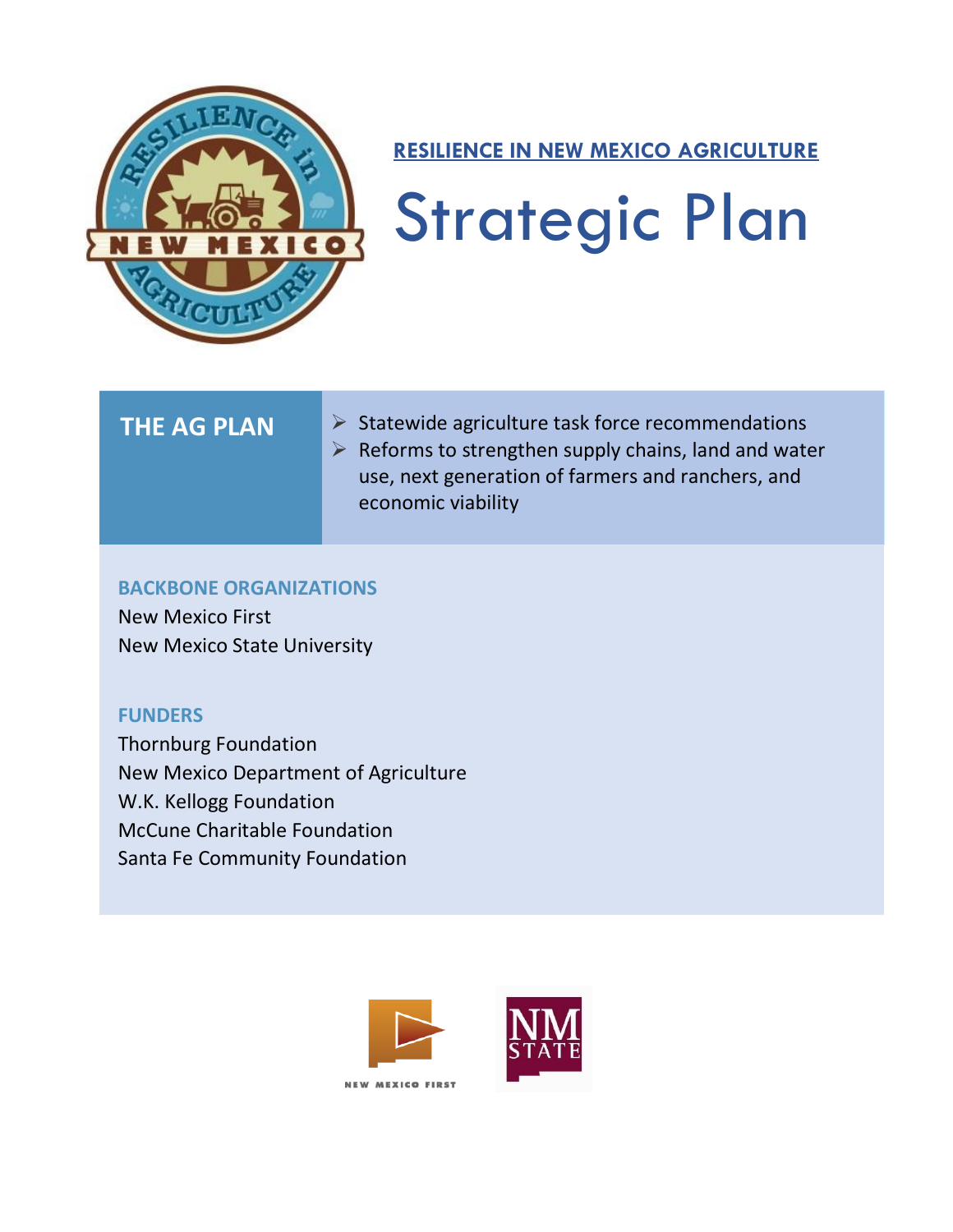Copyright 2017

New Mexico First P. O. Box 56549 Albuquerque, New Mexico 87187 Phone: 505-221-2140 Website: [www.nmfirst.org](http://www.nmfirst.org/)

New Mexico State University Cooperative Extension Service P.O. Box 30003, MSC 3AE Las Cruces, New Mexico 88003 Phone: 575-646-3015 Website[: www.extension.nmsu.edu](http://www.extension.nmsu.edu/)

New Mexico First & New Mexico State University typically grant permission to reproduce all or part of this document for educational or public policy purposes**.** Contact us for reproduction authorization.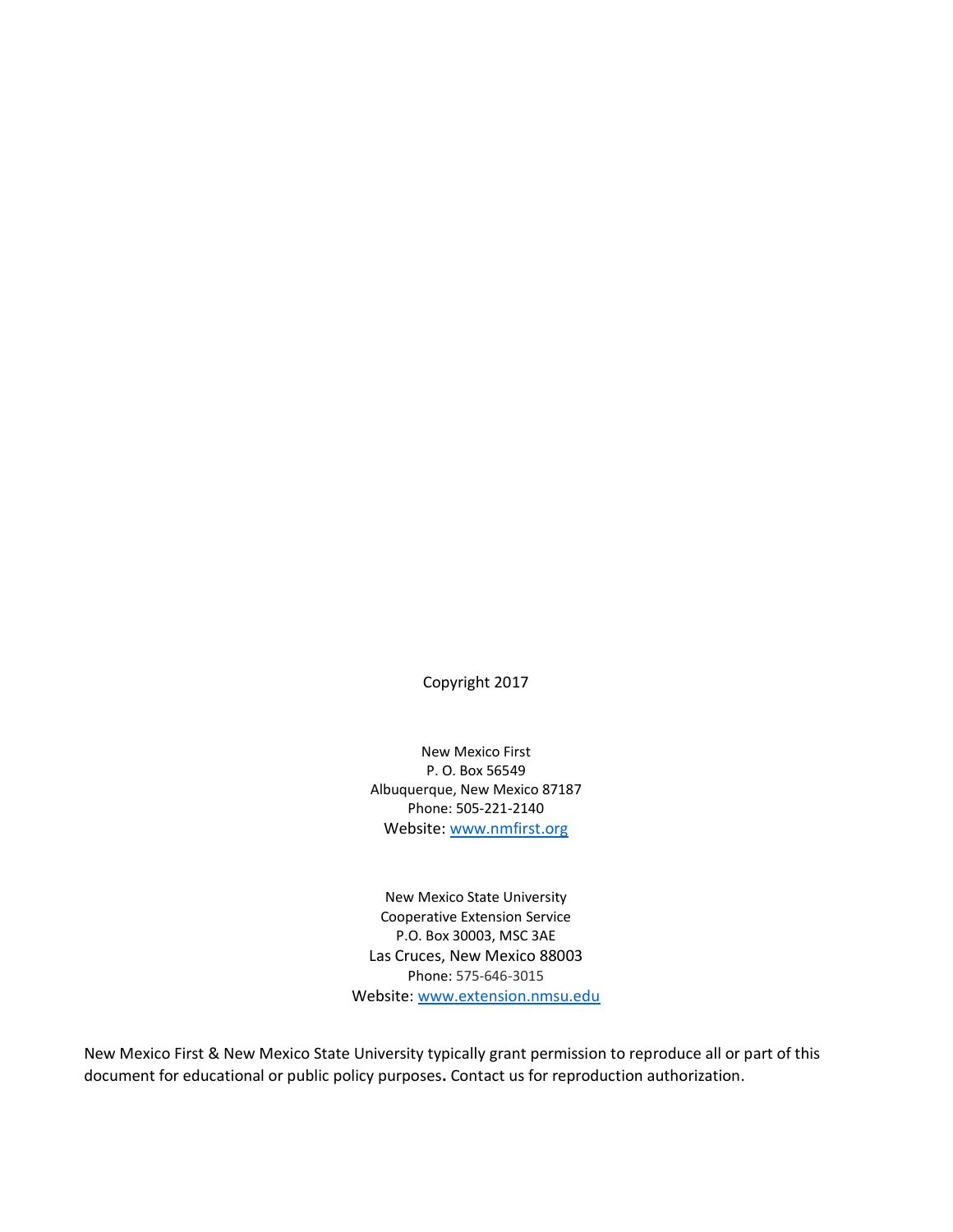### **Contents**

| Recommendation 10: Infrastructure and Building Capacity for Aggregators, Processors and Distributors  14 |  |
|----------------------------------------------------------------------------------------------------------|--|
|                                                                                                          |  |
|                                                                                                          |  |
|                                                                                                          |  |
|                                                                                                          |  |
|                                                                                                          |  |
|                                                                                                          |  |
|                                                                                                          |  |
|                                                                                                          |  |
|                                                                                                          |  |
|                                                                                                          |  |
|                                                                                                          |  |
|                                                                                                          |  |
|                                                                                                          |  |
|                                                                                                          |  |
|                                                                                                          |  |
|                                                                                                          |  |
|                                                                                                          |  |
|                                                                                                          |  |
|                                                                                                          |  |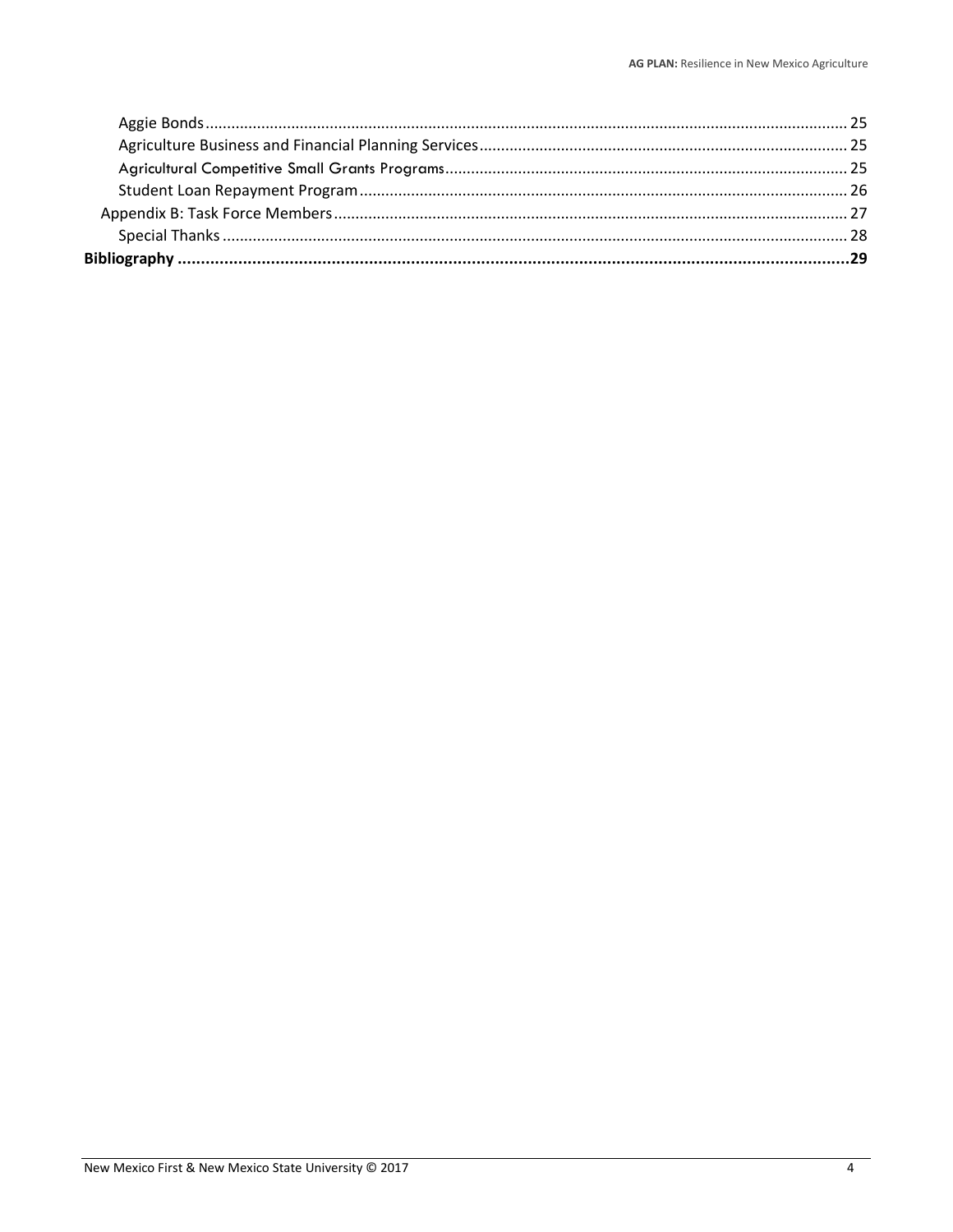### <span id="page-4-0"></span>Executive Summary

Food and agriculture industries are core components of New Mexico's food system. This system's strength is vital to any resident who cares about individual health, viable rural and tribal communities, as well as regional economic stability. Our state's food and agriculture benefit from many diverse stakeholders who share a common goal: to support agriculture sectors with staying power in New Mexico. These stakeholders believe a strong food system can serve the needs of all residents in our state – but only if it is truly resilient.

*Resilience in New Mexico Agriculture* is a project that began in 2016 to address unprecedented challenges to the health of the industry – issues no one farmer, rancher or businessman could tackle alone. At 13 regional meetings across the state, over 600 stakeholders identified major issues such as:

- An aging population of farmers and ranchers
- Increasing pressure on water and other natural resources
- Rising costs for land, energy, equipment and other production needs
- Challenges accessing or understanding farm loans, grants and repayment programs
- Unsustainable farmer and rancher incomes
- Insufficient processing, storage and market access
- Complex regulations
- Public health needs regarding nutrition and food access
- Food waste

Following the completion of these regional meetings, and the compilation of their findings in a published [background report](http://nmfirst.org/LiteratureRetrieve.aspx?ID=237563)*,* a 35-member task force of industry leaders and experts was assembled to develop solutions. The taskforce worked in committees to develop recommendations and strategies in the following subject areas:

- The next generation of farmers and ranchers
- Water and land use
- The agricultural supply chain
- Agricultural economic viability

The result of the task force's work is this document – *The Resilience in New Mexico Agriculture Strategic Plan*. Hereafter simply called "the Ag Plan," its broad recommendations are coupled with specific, actionable strategies. The implementation of this plan is critical to achieving greater agricultural and natural resource resiliency, as well as a secure future for the generations of farmers and ranchers to come. This report will be presented to the governor, legislature, potential funders and communities statewide.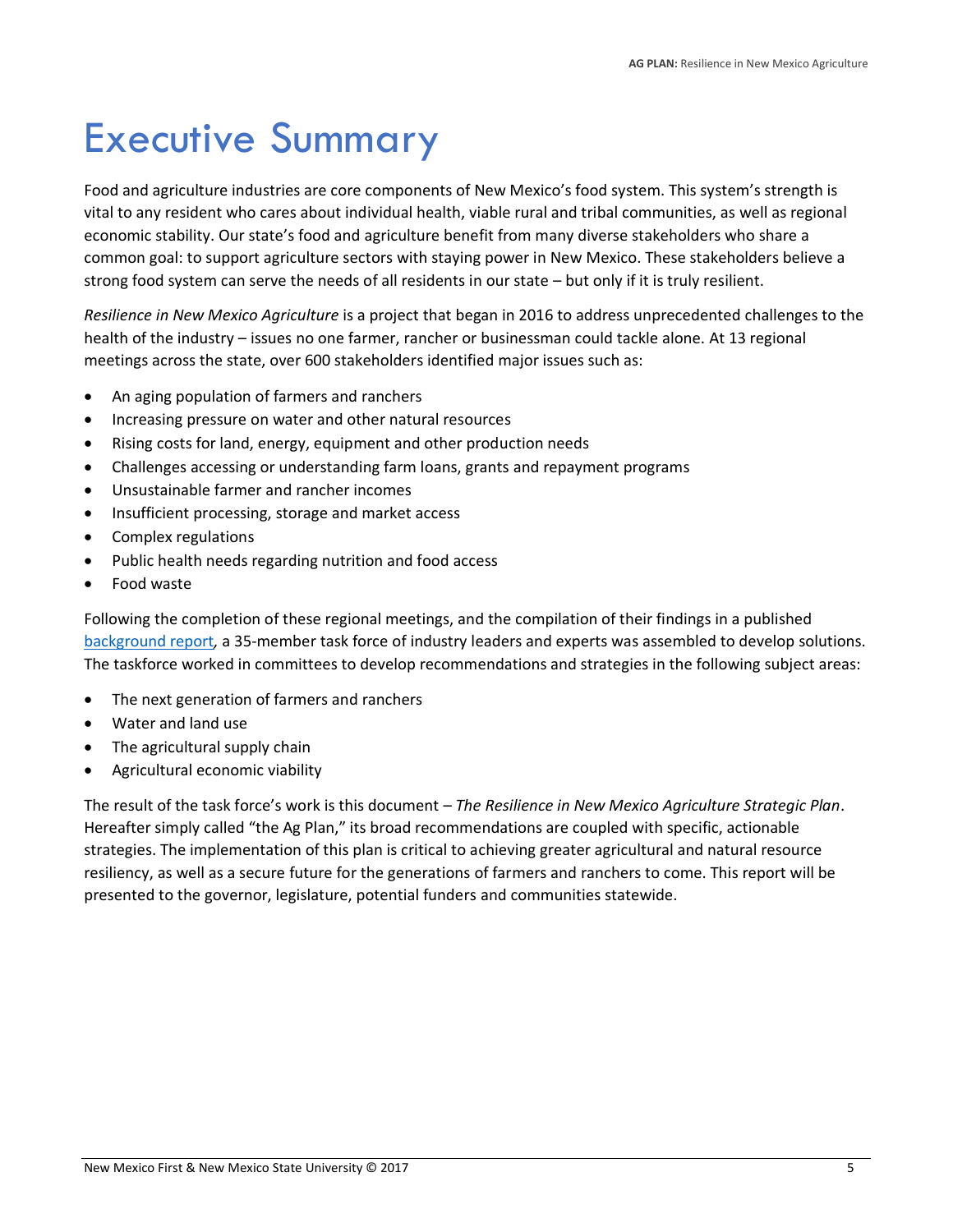### <span id="page-5-0"></span>Introduction

Agriculture is part of New Mexico's cultural and economic foundation, affirmed in each generation through sweat, successes and shared experiences. This state's farmers and ranchers are often tenacious, hands-on jacksof-all-trades who take pride in building and maintaining a successful operation. But while many in agriculture can handle troubles on their own farms and ranches, it is increasingly clear we live in a world that presents greater challenges. Changes in scientific understanding, growing urban populations, issues in soil and water quality, and widespread misunderstandings cannot be solved by one person alone. Left unaddressed they could deliver serious repercussions for many rural communities and the state as a whole.

Additional factors influencing agriculture in New Mexico are the health and nutritional needs of the state's people. A fifth of New Mexico's population lives in poverty, making it more difficult to afford healthy foods. Further, heart disease remains the leading cause of death in the state – accounting for 20 percent of all deaths. Diabetes is also on the rise, with an estimated 10 percent of New Mexicans suffering from the Type 2 form of the disease. Diet, and more specifically, a lack of access to fresh produce are factors in these widespread health concerns.<sup>1</sup>

Efforts are underway to address the challenges, including those of multiple organizations that have been advancing sound agricultural practices for many years. Beginning in 2016, the New Mexico State University (NMSU) Cooperative Extension Service partnered with New Mexico First to launch *Resilience in New Mexico Agriculture*. This project is intended to empower industry stakeholders to withstand new challenges, and grow stronger despite those difficulties, through proactive planning and action. Guiding this project is both the definition of "resilience" – the ability to recover from and adapt to setbacks – as well as the collective impact model advocating wholescale change through broad stakeholder representation and cooperation.

The project included 13 regional meetings across the state – bringing together over 600 stakeholders who identified challenges and opportunities facing New Mexico agriculture. Based on that input, a 35-member task force worked over six months to create this strategic plan. It addresses four broad categories:

- Next generation of farmers and ranchers
- Water and land use
- Agricultural supply chain
- Agricultural economic viability

Separate committees, comprised of experts and industry leaders, worked on each topic. The recommendations and strategies are designed to be actionable. They also reflect the consensus of the task force and are inclusive of different sectors of agriculture. No part of the plan can be enacted at the expense of another.

Ultimately, this project advances three activities: reforms to strengthen agricultural resilience in New Mexico; support for the industry from policymakers and stakeholders; and improved understanding by the public about the values of agriculture to the state's future. The organizers hope this effort contributes to a bridge of understanding between those who work in agriculture every day, and the rest of New Mexico that benefits from those efforts.

 $<sup>1</sup>$  (New Mexico Department of Health)</sup>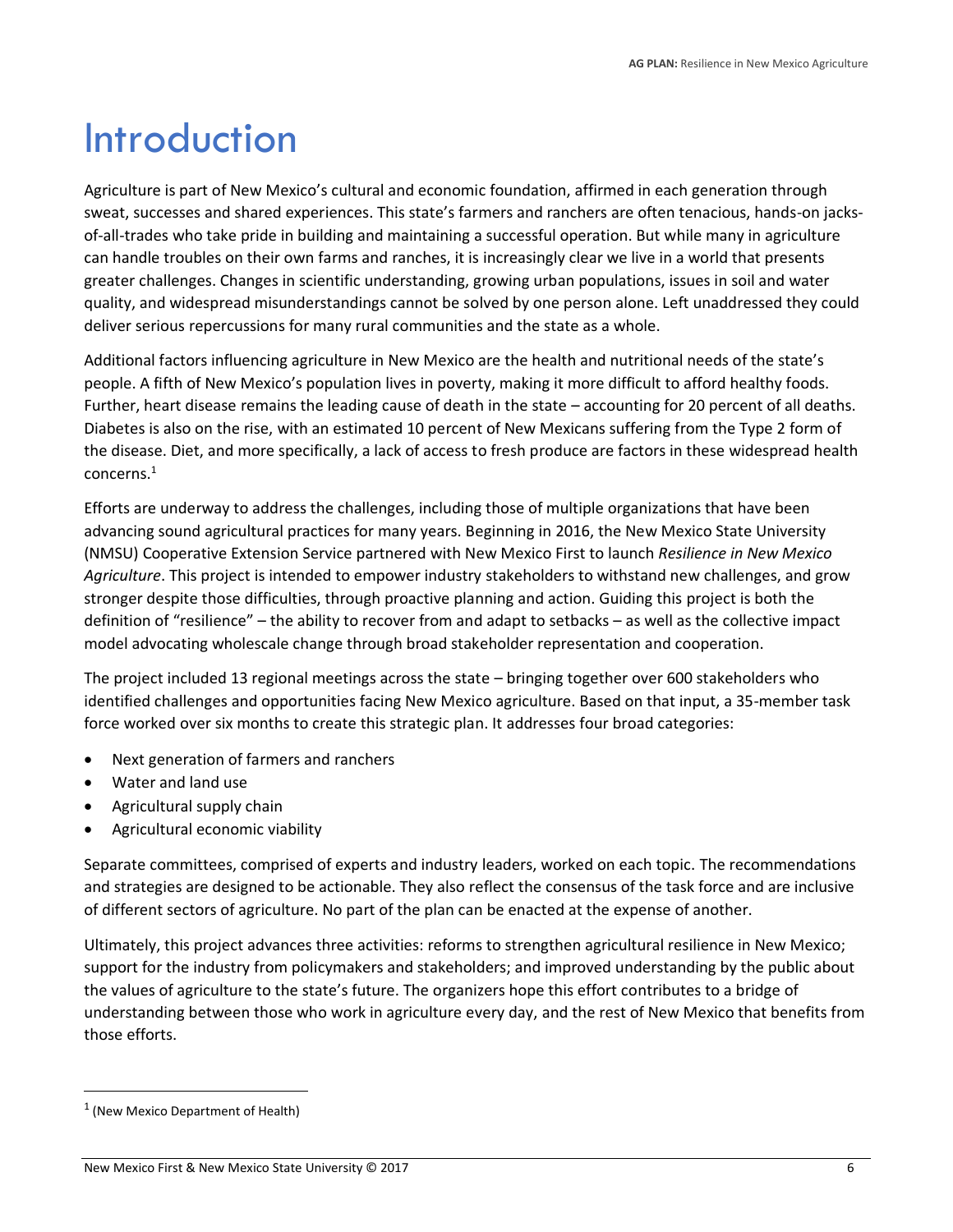### <span id="page-6-0"></span>Next Generation of Farmers & Ranchers

### <span id="page-6-1"></span>**Overview**

New Mexico agriculture is a deeply-rooted profession where families of all cultures have worked the land for generations. In recent decades, fewer younger operators are entering the business – resulting in an aging workforce. The average age of a New Mexico principal operator is 61, while less than five percent are under the age of 35 and nearly a third are 70 or older.<sup>2</sup> The state recently experienced a slight uptick in the number of younger producers, but there are still not enough incoming agriculturists to take the place of those preparing to retire.

New Mexico needs new blood in agriculture. These new entrants can either be young and looking to start lifelong work, or older and wanting a career change or second job. Regardless of age, barriers to entry include high start-up costs, low profit margins and elevated levels of financial risk. Further, there are limited resources available for formal training and support.

In addition, young producers are not immune from the typical financial struggles experienced by most people their age. Student loan debt, building credit, affording healthcare and saving for retirement are issues that most young adults navigate as they begin careers. Young farmers and ranchers must juggle these issues while also meeting the daunting demands of lenders and creditors.

The low numbers of individuals entering farming and ranching holds huge implications for land use, transfer of water rights, and agricultural economic output. For agriculture to retain its economic influence in New Mexico, while providing meaningful income and employment, interventions will need to assist new growers. The task force proposes the following recommendations to ease burdens on young and beginning farmers and ranchers.

### <span id="page-6-2"></span>**Recommendations and Strategies**

### <span id="page-6-3"></span>**RECOMMENDATION 1: EDUCATION AND TRAINING**

*Promote and expand agricultural education and training opportunities as pathways to successful careers in the industry, recognizing that new technologies should be deployed to reach young audiences.*

### **Strategies**

- a. Convene stakeholders to develop a framework and possible financing options for a centralized beginning farmer and rancher center at New Mexico State University to coordinate statewide outreach, education and technical services. See Appendix A for information on similar state models and opportunities.
- b. Increase financial and institutional support for agricultural education in K-12 public schools, including but not limited to existing programs such as Future Farmers of America (FFA) and 4-H. Funding may come from any combination of legislative appropriations, the Public Education Department or private funding.
- c. Encourage policymakers to partner with industry in developing an outreach campaign targeting students, parents, teachers and the general public to promote agriculture and food-related jobs in New Mexico.

<sup>&</sup>lt;sup>2</sup> (USDA NASS, 2012)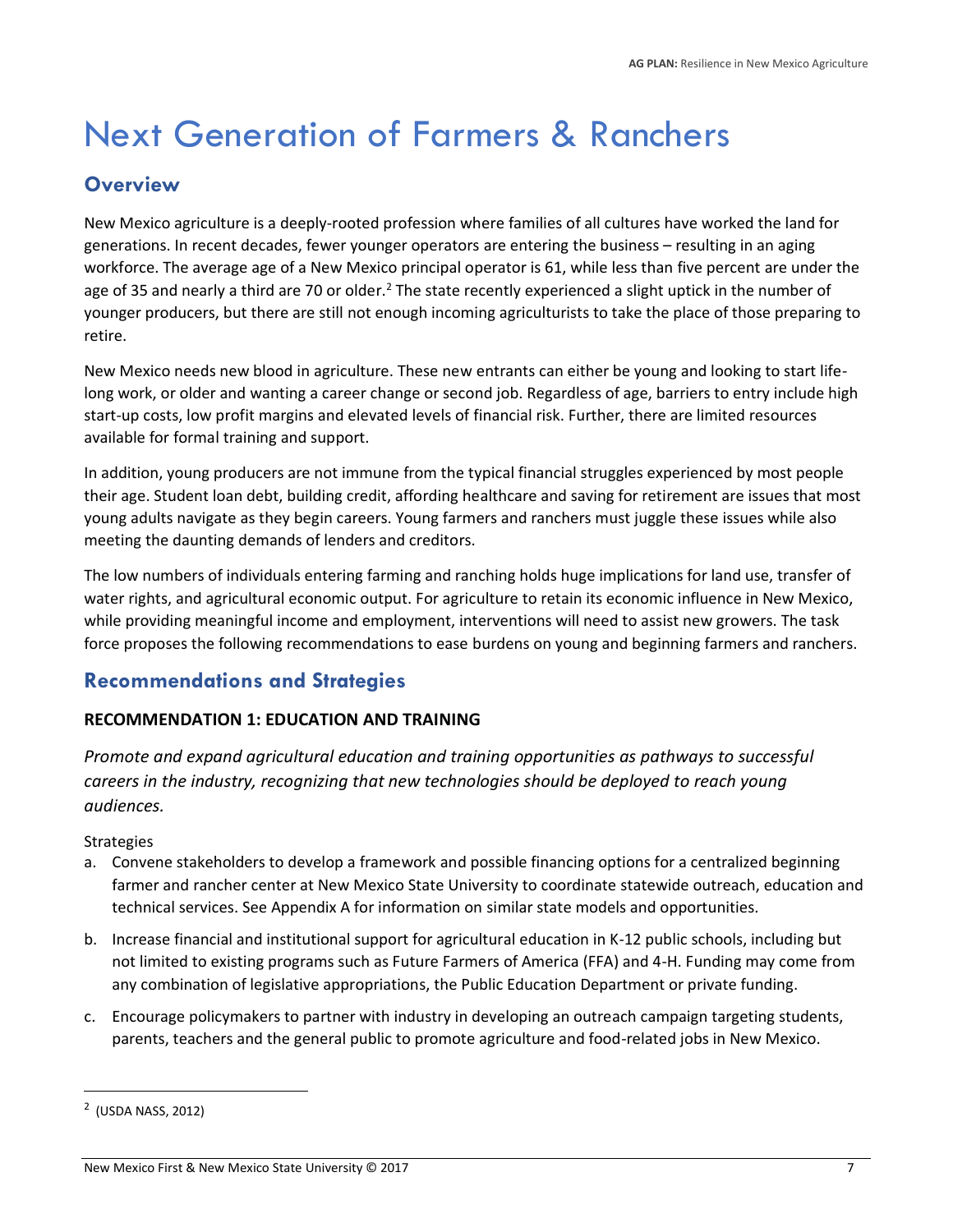- d. Support the implementation of an ongoing, agricultural dual-credit initiative at NMSU to encourage youth to pursue agriculture as a career.
- e. Encourage the states' departments of economic development, workforce solutions, public education, higher education and agriculture to convene a group to identify effective best practices and incentives for stateapproved, industry-led apprenticeship and mentorship programs as well as other workforce development opportunities that expand the state's food industry. Utilize the proposed NMSU beginning farmer and rancher center to coordinate and professionalize these opportunities. (For examples of apprenticeship and mentorship programs nationwide, see Appendix A.)

### **DEFINITIONS MATTER: APPRENTICESHIPS**

Apprenticeships are a system of learning that combines on-the-job training with related classroom instruction. Registered apprenticeships must follow federal and state guidelines. Given the requirements, many apprenticeship programs are offered through educational institutions.

f. Support and expand agricultural incubator programs throughout New Mexico to provide hands-on training to aspiring farmers and ranchers. Encourage state and local government entities to assess potential locations for new incubation programs. (For models of agricultural incubator programs, see Appendix A.)

### <span id="page-7-0"></span>**RECOMMENDATION 2: LAND ACCESS**

*Protect agricultural land for future generations, and enable opportunities for young and beginning farmers and ranchers to either own or secure long-term leases to productive, affordable land.*

Strategies:

- a. Expand the LandLink website hosted at the Mid-Region Council of Governments to cover the entire state. Utilize economic development, federal or other private funds to secure adequate staffing and active matchmaking to sustainably support the website and service.
- b. Develop a community agriculture toolbox and training program that supports county and municipal governments interested in protecting agriculture viability plans. These actions would recommend policies and projects aimed at maintaining the economic viability of the agricultural industry and its supporting land base.<sup>3</sup> (See Appendix A for program and toolkit models.)
- c. Minimize the loss of production agricultural lands to encroaching development by urging the state legislature to work with local governments, land trusts and other stakeholders to study low-cost, voluntary farm and ranch protection strategies such as agricultural district programs. Ensure that new or existing programs support beginning farmers and ranchers.<sup>4</sup> (See Appendix A for examples of agricultural district programs.)
- d. Explore how economic tax and other incentives might be used in New Mexico to encourage current landowners to sell or lease agricultural assets to qualified beginning farmers and ranchers.

<sup>&</sup>lt;sup>3</sup> The task force identified state agencies such as the New Mexico Department of Finance and Administration (DFA), Local Government Division, or the New Mexico Department of Agriculture as potential leaders in developing an agricultural toolbox and training programs for young and beginning farmers.

<sup>&</sup>lt;sup>4</sup> Minnesota is the best example, includes sale and lease of agriculture assets; other states limited to leases.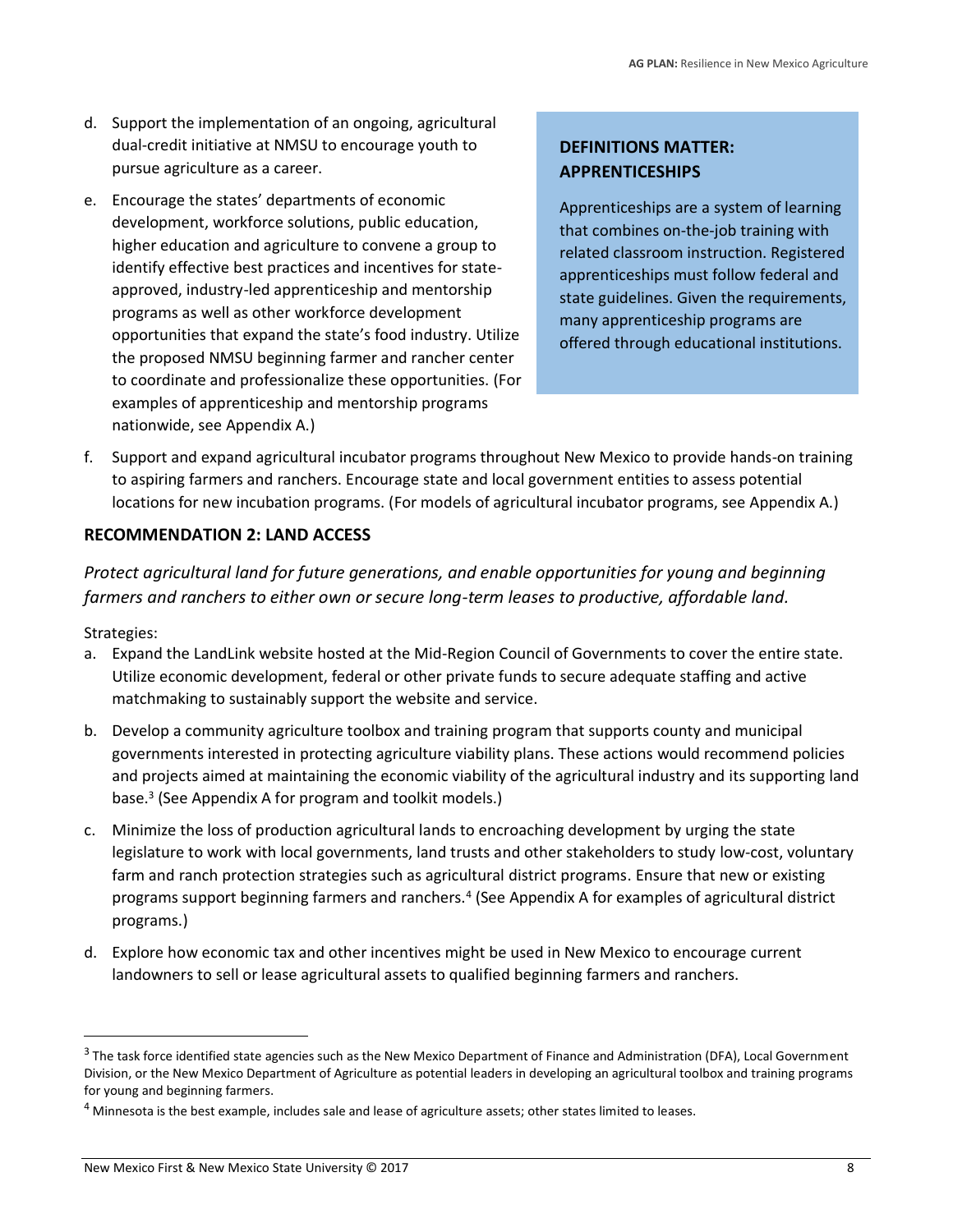e. Provide succession and transition planning services to retiring farmers and ranchers to ensure agricultural lands remain in production and viable for future generations. (See Appendix A for options.)

### <span id="page-8-0"></span>**RECOMMENDATION 3: CAPITAL AND CREDIT ACCESS**

*Enable and expand opportunities for young and beginning farmers and ranchers to build and access credit and capital necessary to grow their businesses.*

### Strategies:

- a. Provide accessible agriculture business and financial planning services, potentially through a beginning farmer and rancher center at NMSU. Include training on how to enter into farming and ranching without consuming a great deal of debt. (Information on university-led and state-led models are presented in Appendix A.)
- b. Encourage the legislature to establish a federally approved "Aggie Bond" loan program within the New Mexico Department of Finance and Administration to help beginning farmers and ranchers purchase farmland, equipment, buildings and livestock. (See Appendix A for details.)
- c. Seek out funders to develop a competitive small grants program at the New Mexico Department of Agriculture (NMDA) for beginning farmers and ranchers to help purchase equipment and other resources. (Models from Texas and Massachusetts are detailed in Appendix A.)
- d. Establish a new student loan repayment program within the state's Higher Education Department for reimbursing individuals who operate farms or ranches in New Mexico. (See Appendix A for models.)
- e. Explore incentives to entice young farmers in urban areas. These programs could forgo taxes in exchange for job

### **ECONOMIC SUPPORT FOR AGRICULTURE START-UPS**

#### *Aggie Bonds*

Several states operate special loan programs for beginning farmers and ranchers. One of the most common types are called Aggie Bonds. Approximately 16 states operate such programs.

*Beginning Farmer Tax Credits* These programs allow agricultural asset owners to earn tax credits for selling or leasing their land, equipment or livestock to beginning farmers. Examples exist in Iowa, Nebraska, Colorado and Minnesota.

*Capital Gains Tax Exclusion*  A capital gains tax is levied on investment or real estate profits received when the owner sells for an amount higher than the purchase price. In the case of farm and ranch land sales, some people advocate for an exemption of this tax when the land is sold to a beginning farmer or rancher.

creation, food production or other benefits. These initiatives could primarily serve denser populations by creating greater food security and reducing the travel time of food.

f. Explore the use of incentives for providing sales or property tax exemptions for equipment and buildings purchased or constructed during the first five years of a new agricultural operation. (For example, New York exempts newly constructed agricultural structures from property taxes for ten years.)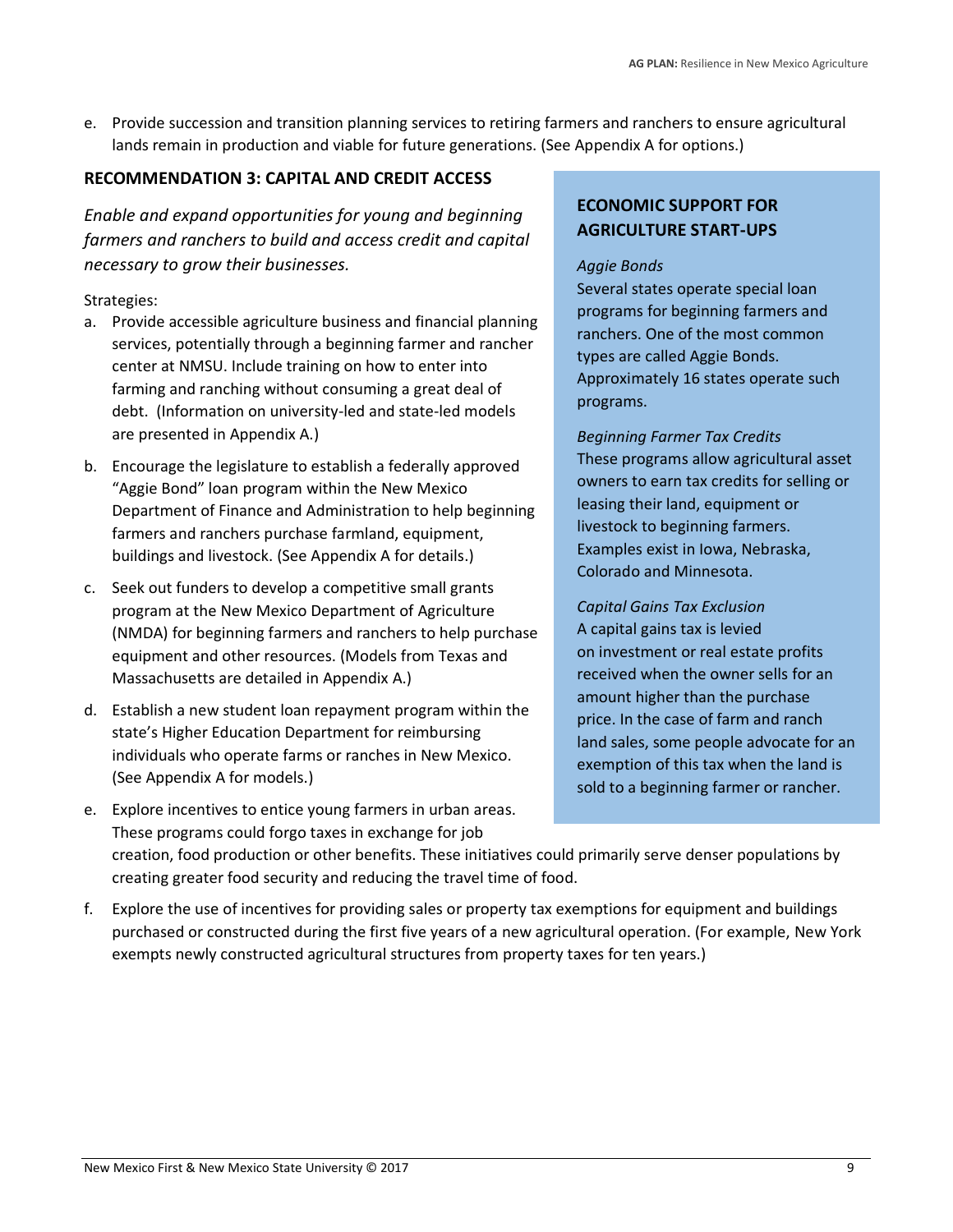### <span id="page-9-0"></span>Water & Land Use

### <span id="page-9-1"></span>**Overview**

Healthy land and adequate water are essential for agricultural resilience. Farmers and ranchers simply cannot grow crops or raise livestock without these resources. New Mexico's dry climate, as well as competing needs for land and water, create an urgent need for effective policy in these areas.

People in agriculture fully understand they are not the only ones that need these resources. As stewards of the land, many growers consider themselves the first line of defense for protecting the health of water, soil and wildlife. They support healthy watersheds that do not fall victim to catastrophic wildfires and that produce a stronger water supply. But, challenges can exist when balancing habitat needs and agricultural production. Environmental regulations may foster robust ecosystems, but they can also impose financial burdens on land owners.

Agriculture also faces inadequate water supply data, coupled with legal concerns regarding water rights and conservation. For example, New Mexicans own far more water rights (on paper) than actually exist in the state's rivers or aquifers. This imbalance creates legal, environmental and economic planning problems. Many of the state's water rights are not legally adjudicated; this means some water users do not know how much water they can use or sell. These unsettled rights include over 72,000 non-Indian defendants plus 18 tribes or pueblos.<sup>1</sup> Furthermore, farmers and ranchers point to a need for increased clarity and consistency in water rights administration in order for them to plan and manage their businesses.

These concerns and others can be addressed through sound planning, improved research and smart collaboration between growers, policymakers and regulators. The task force proposes the following actions.

### <span id="page-9-2"></span>**Recommendations and Strategies**

### <span id="page-9-3"></span>**RECOMMENDATION 4: WATER RIGHTS**

*Ensure that the legal and permitting processes for managing water rights are clear, well-administered and support conservation by water rights owners.*

- a. Eliminate disincentives to innovation and water conservation by water rights owners. (Examples of disincentives: legal barriers including uncertainty around water rights, local or regional regulatory practices, or common misunderstandings.)
- b. Improve administrative processes associated with existing laws:
	- i. Publish clarifying information, released by the Office of the State Engineer (OSE) and/or the New Mexico Attorney General, on the legal provision commonly known as "use it or lose it." Specifically,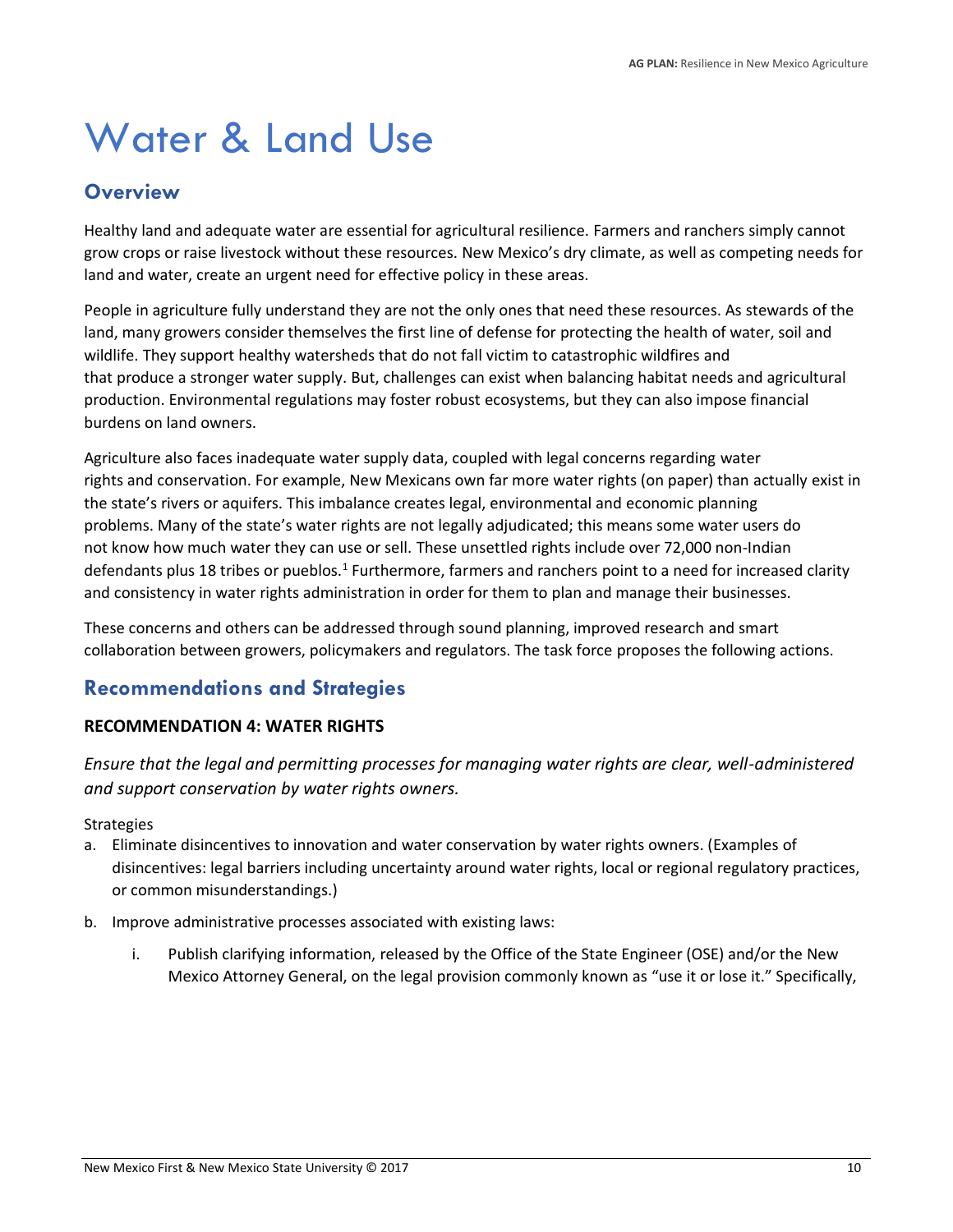clarification is needed on legal and programmatic provisions influencing water rights sales, transfers or leases as described by New Mexico Statue 72-5-18.<sup>5</sup>

- ii. Determine how water users who wish to conserve should demonstrate or prove their preconservation water use amounts and thus avoid being later penalized when the water right is sold.
- iii. Clarify how to make use of existing water laws for groups of end-users (i.e., acequia, community ditch associations, conservancy districts).
- c. Expedite completion of the adjudication of active water rights cases.
	- i. Set target timelines for progress, with deadlines, and request the OSE to provide a minimum of annual progress reports to the public and legislature.
	- ii. Support the development of a public resource, including consumer-friendly information, on the water adjudication process.
- d. Minimize the loss of agricultural water by ensuring that major water rights transfers and water leases from agriculture to other purposes receive adequate public notice and are effectively regulated to consider the needs of downstream users as well as fiscal impacts on state and local governments. It is understood that regions face different challenges regarding future water supply.<sup>6</sup>

### <span id="page-10-0"></span>**RECOMMENDATION 5: WILDLIFE HABITAT CONSERVATION**

*Advance a balanced approach to protection of both habitats and agricultural land-use.* 

Strategies:

- a. Promote species conservation and recovery by taking a broad watershed or land management approach to protection (instead of regulating species by species). Potential solutions include reforms to the Endangered Species Act (ESA), state land management policies, or other regulations.
- b. Ensure broader local and state stakeholder involvement in land and ecosystem management (including but not limited to ESA compliance).
- c. Expand and promote voluntary incentives for endangered species protection on agricultural land.
- d. Require fair financial compensation for land owners if their ability to use their land for agricultural is diminished by wildlife protection mandates.

#### <span id="page-10-1"></span>**RECOMMENDATION 6: WATER CONSERVATION AND SUPPLY**

*Pursue research, incentives and other strategies to advance water conservation and increased water supply.*

Strategies:

 $\overline{\phantom{0}}$ 

<sup>5</sup> New Mexico Statute, Section 72-5-18: Water Allowance was passed in 2007. It was primarily intended to address farmer concerns regarding losing water rights if they practiced effective conservation. However, considerable uncertainty remains around the application and interpretation of the law, especially as it relates to users whose water rights have not been adjudicated.

<sup>&</sup>lt;sup>6</sup> The committee recognized that there are times, such as severe drought, when municipalities or other large water users may temporarily lease water from agriculture. In such circumstances, adequate compensation to the agriculture producer – and proper procedures in the application process – would be essential.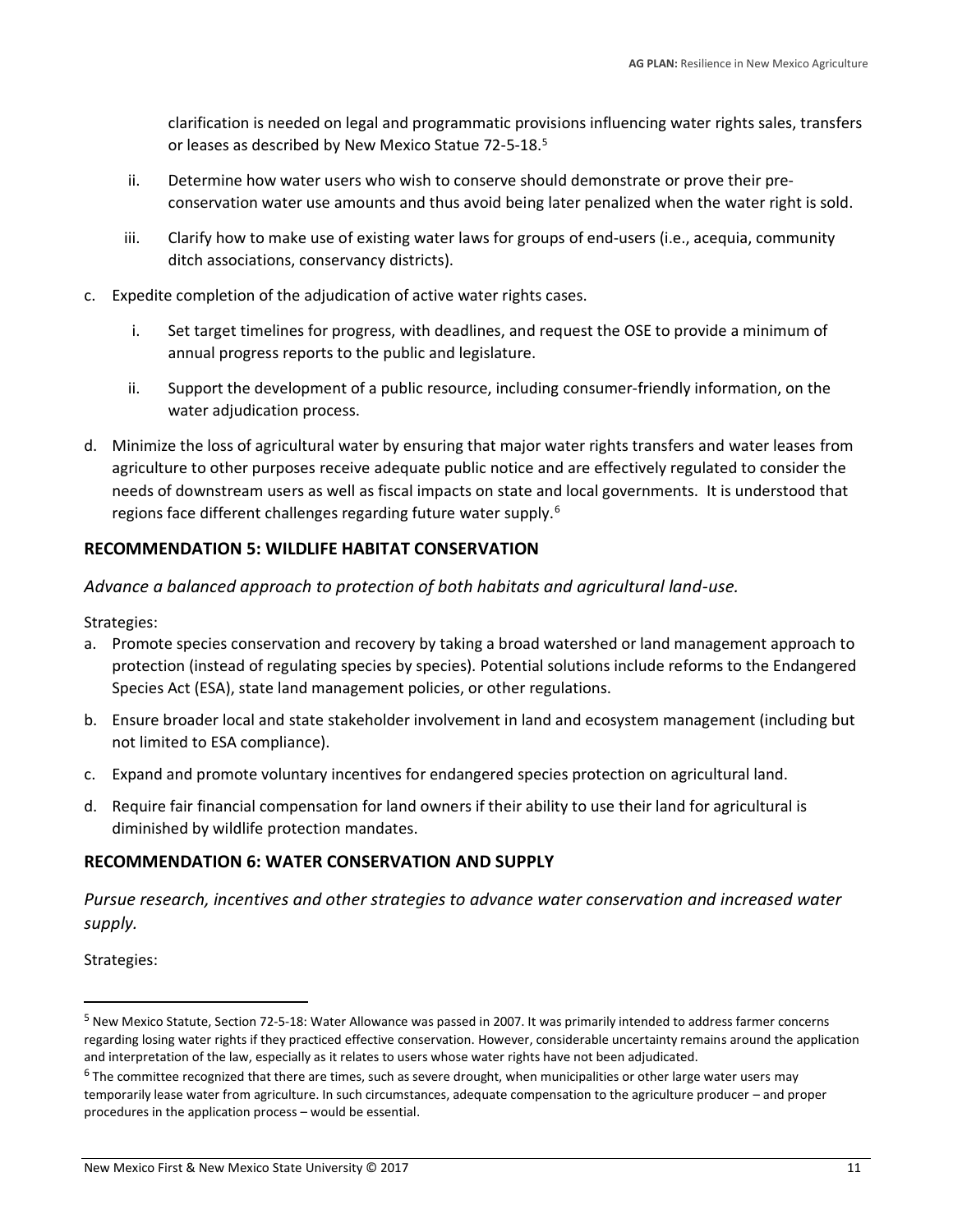- a. Expedite research on water supply and depletion, including but not limited, to aquifer mapping, water banking, and other tools for measuring the actual volume of available water in New Mexico.
- b. Research voluntary incentives for non-agricultural large water users to use more brackish and reclaimed water. Expansion strategies should reduce freshwater use as well as protect groundwater and the environment.
- c. Promote the use of water-efficient crops that advance water conservation, and research opportunities for expanding the development of such crops for which there are viable markets.
- d. Research opportunities and legal barriers associated with increased water storage statewide, including aquifers and northern New Mexico reservoirs, with the goal of reducing evaporation loss.

### <span id="page-11-0"></span>**RECOMMENDATION 7: WATERSHED RESTORATION**

*Advance organized and integrated watershed restoration that promotes multiple uses, with the goals of increased water supply, reduced catastrophic fires, improved soil health and overall healthier environments.*

**Strategies** 

- a. Pursue strategies that allow landowners to implement conservation management and protect accompanying water rights for future use.
- b. Implement techniques such as:
	- i. Forestry management and thinning
	- ii. Incentivizing restoration of perennial cover crops on agricultural lands for which the water rights are removed (temporarily or permanently)
	- iii. Deploying and funding best practices for watershed management and riparian restoration, including appropriate residual biomass standards, erosion control and healthy uplands
	- iv. Erosion control (i.e., low-water grasses and flood control including arroyo management)
	- v. Streambed management and flood control
	- vi. Removal of invasive plant species that use high volumes of water
- c. Advance soil health and moisture levels through conservation planning that supports rangeland, farming, urban lands and habitats, potentially certified and funded by the U.S. Natural Resources Conservation Services (NRCS).<sup>7</sup>

<sup>&</sup>lt;sup>7</sup> Formerly known as the U.S. Soil Conservation Service, the NRCS provides financial assistance for landowners to make approved improvements to their lands.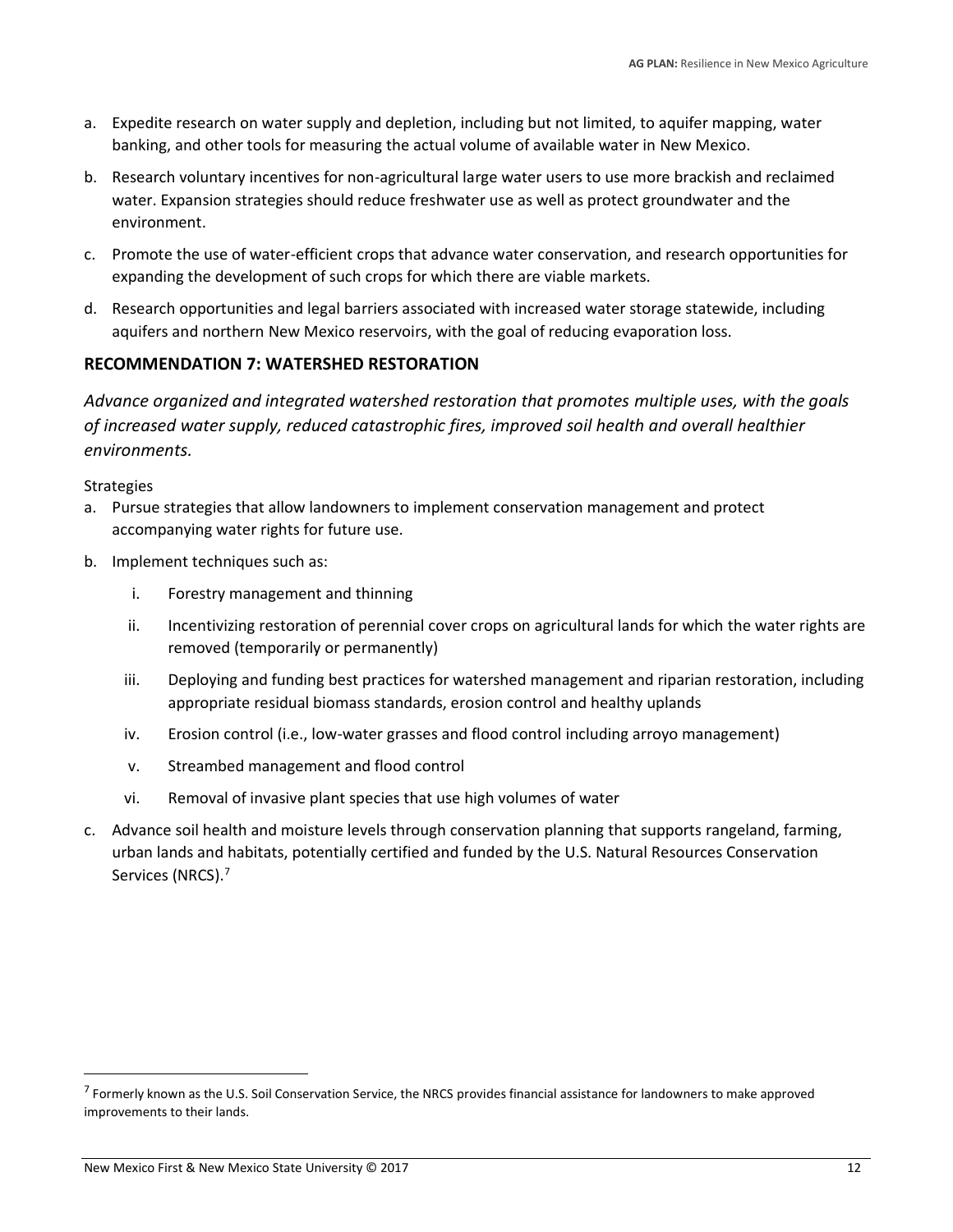## <span id="page-12-0"></span>Agricultural Supply Chain

### <span id="page-12-1"></span>**Overview**

Across the nation, getting food from the farm to your plate is the job of the agricultural supply chain. It is not enough to have great farmers and ranchers; food systems also rely on businesses that process, store and deliver

meats and produce, as well as markets where those foods get purchased. Without these many links in the food chain, the agricultural industry would not thrive economically, and consumers would lack easy access to healthy, affordable food.

In New Mexico, many of the links in our supply chain are weak – or non-existent. Strengthening this system can create new jobs, bring more money to the state, and feed more New Mexicans.<sup>8</sup> Improvements to the supply chain may be production-oriented (such as more cold-storage facilities) or market-oriented (such as more "grown in New Mexico" branding).

Buying locally grown food – including produce, meat and valueadded products – can create huge boosts to the state's economy. An estimated 90 percent of food eaten by New Mexicans comes from out of state; if we increased our consumption of local food by 15 percent, we could contribute an estimated \$725 million to New Mexico's economy.<sup>9</sup> Local purchasing can also reduce import costs and negative environmental impacts, as well as build economic opportunities for local farmers and ranchers.

The final link in the supply chain is consumers. Unlike other industries where consumer purchasing is mostly an economic matter, food buying is fundamentally a public health issue. As noted in the introduction, many New Mexicans live in poverty or in "food deserts" where fresh produce is simply unavailable.<sup>10</sup> Regardless of income level, many New Mexicans care how their food is grown, processed and distributed. However, healthy food comes at price. Producers and processors must generate enough revenue to stay in business. Similarly, regulations can create high costs that get passed on to growers and customers who cannot afford them.

### **FOOD SAFETY AND MODERNIZATION ACT**

The FSMA was enacted in 2011 and seeks to prevent contamination in food. The act gives the federal Food and Drug Administration new authority to regulate how foods are grown, harvested and processed.

Some farmers and ranchers worry about aspects of FSMA including uncertainty over equal treatment of domestic and foreign growers, the application of agricultural water provisions, and the need for extensive education, training and technical assistance. For example, some experts question the fairness of holding domestic growers to higher water quality standards while the USDA is unable to regulate foreign growers to meet the same standards.

*Source: U.S. Farm Bureau* 

l

<sup>&</sup>lt;sup>8</sup> (Joel Diemer, 2010)

<sup>&</sup>lt;sup>9</sup> (Collective Heritage Institute/ Bioneers, 2017) (Joel Diemer, 2010)

 $10$  Much of New Mexico is considered a food desert, defined by USDA as an area where at least 500 people and/or at least 33 percent of the census tract's population reside more than one mile from a supermarket, or more than 10 miles for rural census tracts. Health Grove Research Engine assigns a letter grade to each county based on food, determining that 28 of 33 counties rank as "very low" food access for residents.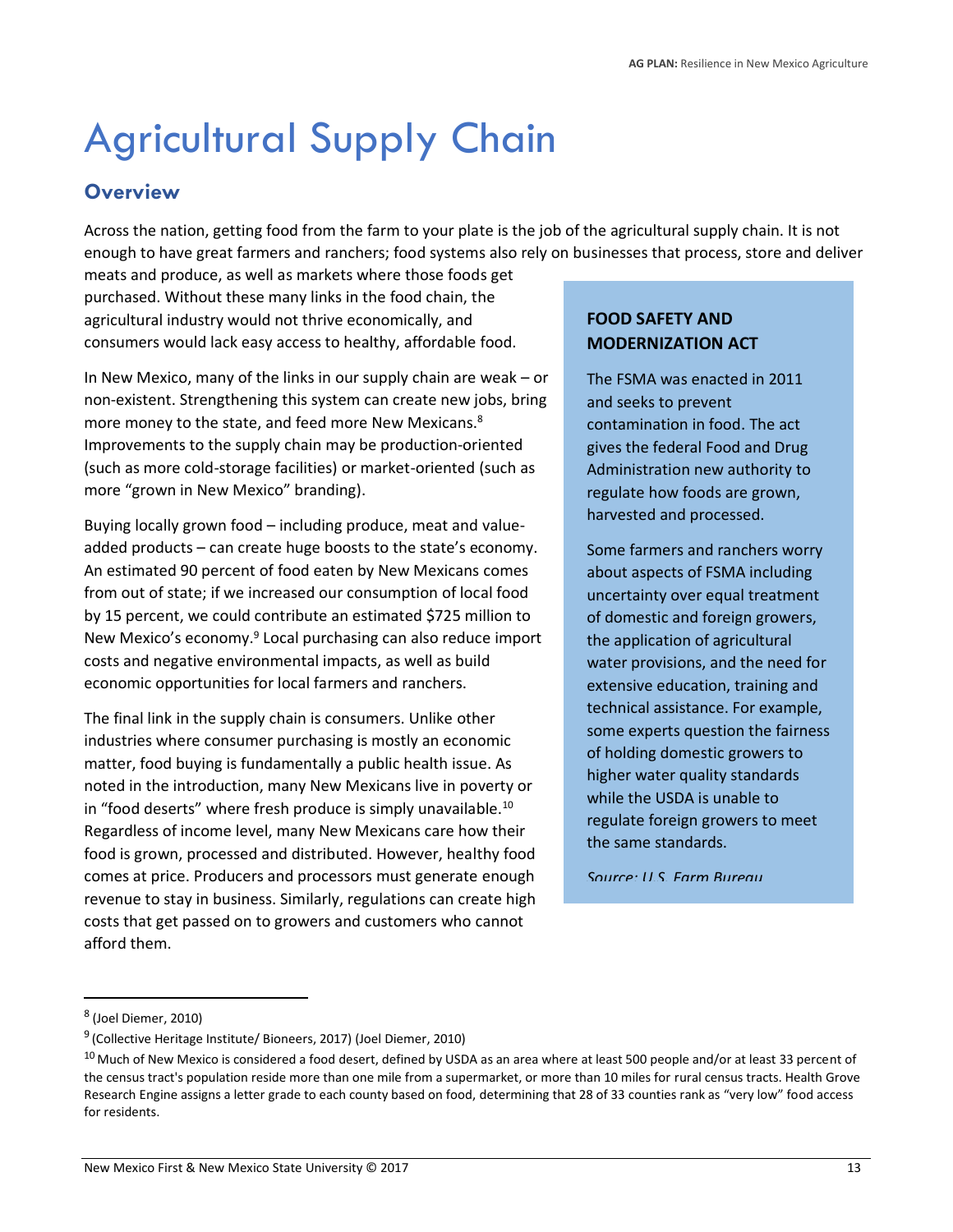To improve agriculture's economic contributions to New Mexico, the task force proposes the following strategies and recommendations.

### <span id="page-13-0"></span>**Recommendations and Strategies**

### <span id="page-13-1"></span>**RECOMMENDATION 8: RESOURCES AND TRAINING FOR FARMERS AND RANCHERS**

*Increase access to resources, training and technical assistance for producers to get their products to consumers.*

Strategies:

- a. Address concerns associated with the federal Food Safety Modernization Act (FSMA), and support the New Mexico Department of Agriculture (NMDA) in the implementation of act.<sup>11</sup>
- b. Provide training for food safety and other certification programs.
- c. Develop marketing strategies and training for New Mexico farmers and ranchers so they may better compete with out-of-state producers.
- d. Improve producers' and processors' knowledge of and access to financial resources including: economic development funding, individual loans and grants.

### <span id="page-13-2"></span>**RECOMMENDATION 9: NEW MEXICO BRANDING AND VERIFICATION**

*Achieve a unified brand for New Mexico agriculture products, and develop an equitable, industry-led process for verification of product authenticity.*

Strategies:

- a. Identify existing efforts that brand and verify product authenticity, as well as the financial benefits of a verification process.
- b. Engage appropriate stakeholders (including government agencies private sector organizations) in deliberations to make consensus-based decisions for a unified brand, and determine a system to oversee the verification process.
- c. Identify public as well as private resources and funding for the branding and verification process (e.g., levy a voluntary, self-imposed industry fee to fund verification).

### <span id="page-13-3"></span>**RECOMMENDATION 10: INFRASTRUCTURE AND BUILDING CAPACITY FOR AGGREGATORS, PROCESSORS AND DISTRIBUTORS**

*Identify and increase supply chain infrastructure for small to medium-scale producers of animal products and specialty crops (i.e. cold and dry storage, processing and packaging, transportation and commercial kitchens).* 

Strategies:

l

<sup>&</sup>lt;sup>11</sup> Concerns include major risks to small and mid-sized operations, for whom the increased regulatory requirements are considered highly burdensome. Additional issues include uncertainty and lack of awareness about compliance rules, assistance programs, new rules and regulations affecting all sized producers, and the need for support for NMDA in efforts to implement programs.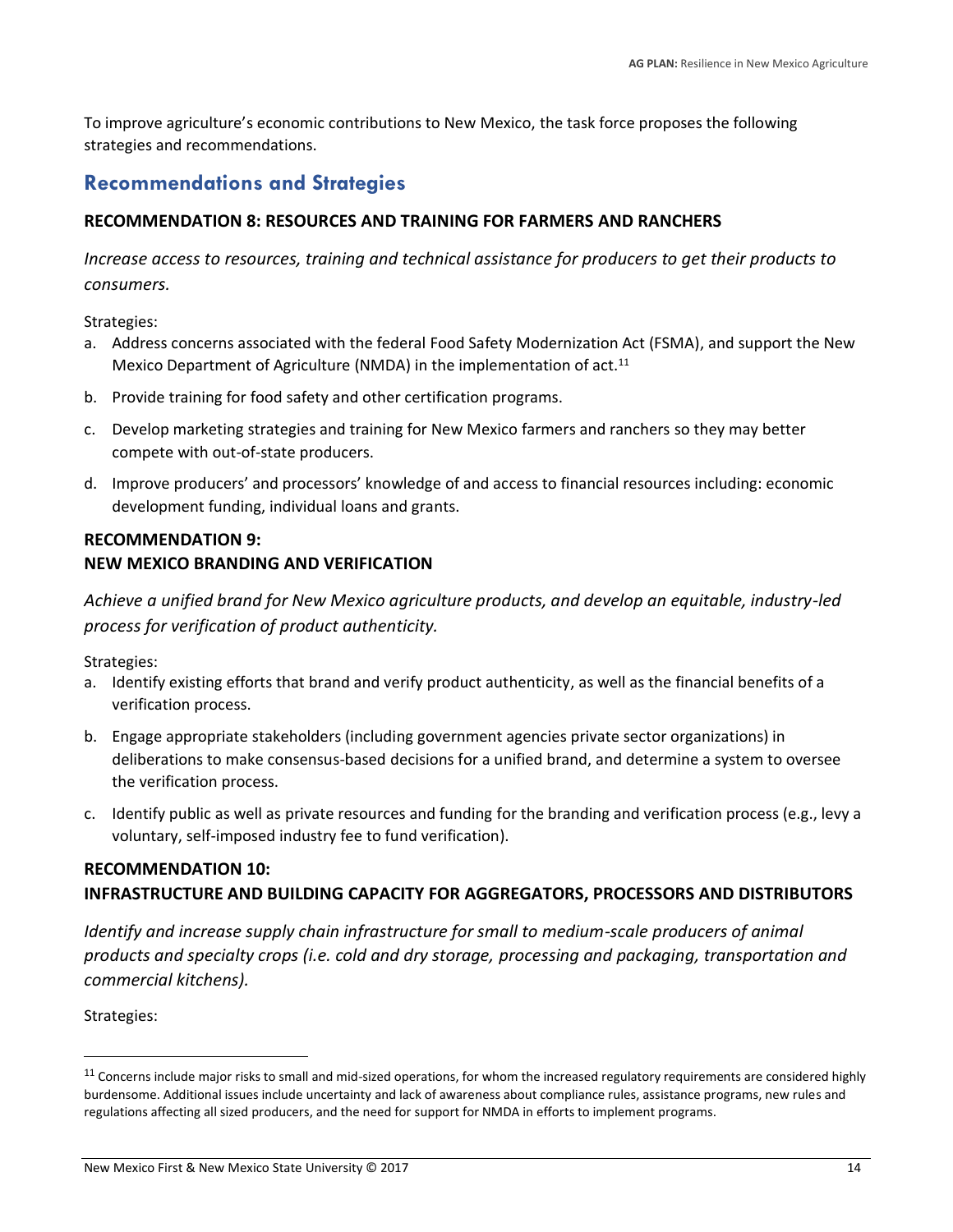- a. Determine strategies to address gaps in the infrastructure compared to producers' current and future needs (e.g. matching storage facilities with demand, reducing transportation costs, addressing New Mexico's higher than average trucking taxes).
- b. Research market, regulatory and other issues to determine capacity, challenges and opportunities to sustain and grow the facilities in the state.
- c. Research the current status of access to meat inspection so that New Mexico can have its own state program for in-state sales, while maintaining the existing USDA inspection program.<sup>12</sup>

### <span id="page-14-0"></span>**RECOMMENDATION 11: RESTAURANTS, FOOD SERVICE AND RETAIL**

*Increase local buying and procurement by anchor public and private institutions such as hospitals, school districts, corporations, correctional facilities and senior centers.*

Strategies:

l

- a. Educate food buyers in major anchor institutions about the value of buying locally grown food, with the goal of creating a major shift in purchasing behavior.
- b. Improve local companies' abilities to compete with out-of-state suppliers by:
	- i. Identifying policy and procurement code changes affecting public institutions that would incentivize purchasing local food. Examples include setting up a separate bidding process for local food producers from national producers.<sup>13</sup>
	- ii. Identifying more purchasing options for private entities. Examples include the "double up food bucks" program which grocery stores can participate in and increase access to local, fresh produce. There are also opportunities for large distributors to purchase locally.<sup>14</sup>
- c. Research policies regarding setting percentage goals or requirements for locally produced foods, including:
	- i. Legislative and regulatory examples from other states
	- ii. Existing laws, regulations, funding and programs in New Mexico
- d. Develop a marketing plan demonstrating the value of buying locally to public and private entities, as well as consumers.

### <span id="page-14-1"></span>**RECOMMENDATION 12: CONSUMERS**

*Increase consumer base and market access locally, interstate and internationally for New Mexico agriculture products.*

<sup>&</sup>lt;sup>12</sup> There are generally four different categories of inspection for meat processors. These programs range in the amount of regulation with which they must comply, and in turn, determine where and how the meat can be sold. Meat processing facilities that comply with federal USDA inspection guidelines produce meat that may be sold over state lines or internationally. Facilities that conduct state inspection must be "at least equal to" federal inspection in terms of regulatory rigor, however meat processed in these facilities may only be sold within the state. While some data exists, additional information is needed regarding options for New Mexico's meat packing facilities. (Cooperative Extension System)

<sup>&</sup>lt;sup>13</sup> Albuquerque, Santa Fe and Las Lunas School Systems have implemented separate bidding processes for local producers so they do not have to compete against national producers who are more able to achieve lowest prices. (Bryan, 2015)

<sup>&</sup>lt;sup>14</sup> (New Mexico Farmers Marketing Association)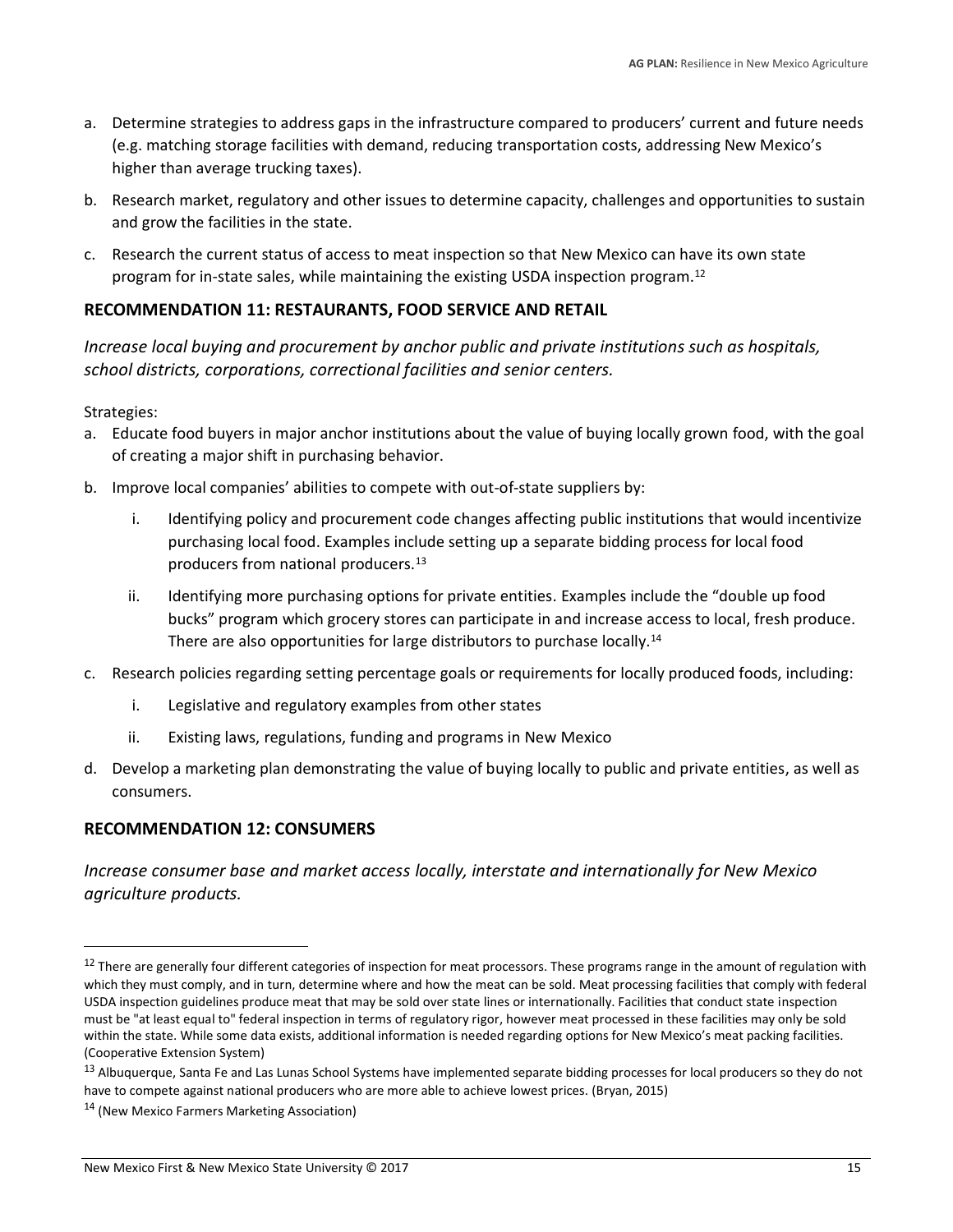Strategies:

- a. Research consumer purchasing power, demand (potential and real), and barriers to meeting demand.
- b. Identify and develop strategies to compete with producers outside New Mexico.
- c. Develop targeted marketing initiatives that educate consumers on the value of purchasing New Mexico products.
- d. Identify and support programs that assist low-income residents in accessing and purchasing New Mexico food products.
- e. Develop programs that educate consumers about cooperative buying power (i.e., groups pooling their purchasing power to negotiate more favorable pricing on goods and services).<sup>15</sup>

### <span id="page-15-0"></span>**RECOMMENDATION 13: FOOD DONATION, REDUCING WASTE AND COMPOST**

*Manage food surplus through best practices that promote health in all communities, reduce waste, increase recovery, feed animals, and create a nutrient-rich soil product through composting.<sup>16</sup>*

Strategies:

 $\overline{\phantom{0}}$ 

- a. Build on and expand food donation systems that improve access to food for communities in need, as well as for producers who can repurpose food scrap for livestock or compost.
- b. Research existing and new laws regarding when foods (prepared or raw) can be donated, and educate stakeholders accordingly (i.e., food safety rules, safe practices, shelf-life durations).
- c. Develop a marketing campaign that educates and guides the public on how to reduce, repurpose and recycle food waste.
- d. Support efforts to allow "ugly" produce to be sold at retail and other markets.<sup>17</sup>

<sup>&</sup>lt;sup>15</sup> (Katz, 2010) A cooperative purchasing model allows a group of buyers with a common interest to pool their buying power in order to negotiate more favorable pricing on goods and services. Cooperatives are set up to aggregate purchasing volume from many different companies and increase the purchasing power from each individual. For example, a member of a cooperative purchasing model can receive lower prices than a nonmember on bulk commodities from companies with whom the cooperative has a contract. The pricing a member receives is based upon the potential spend of an entire membership that may be ordering through that same supplier.  $16$  Food recovery refers to the collection of edible food by the poor, or for distribution to the poor and hungry. Food recovery takes

several forms: gleaning, perishable food rescue/salvage, non-perishable food collection, and rescue of prepared food.

 $17$  "Ugly" produce does not look perfect, often has small blemishes or unusual shapes, but is equally nutritious as more commercially viable "pretty" produce.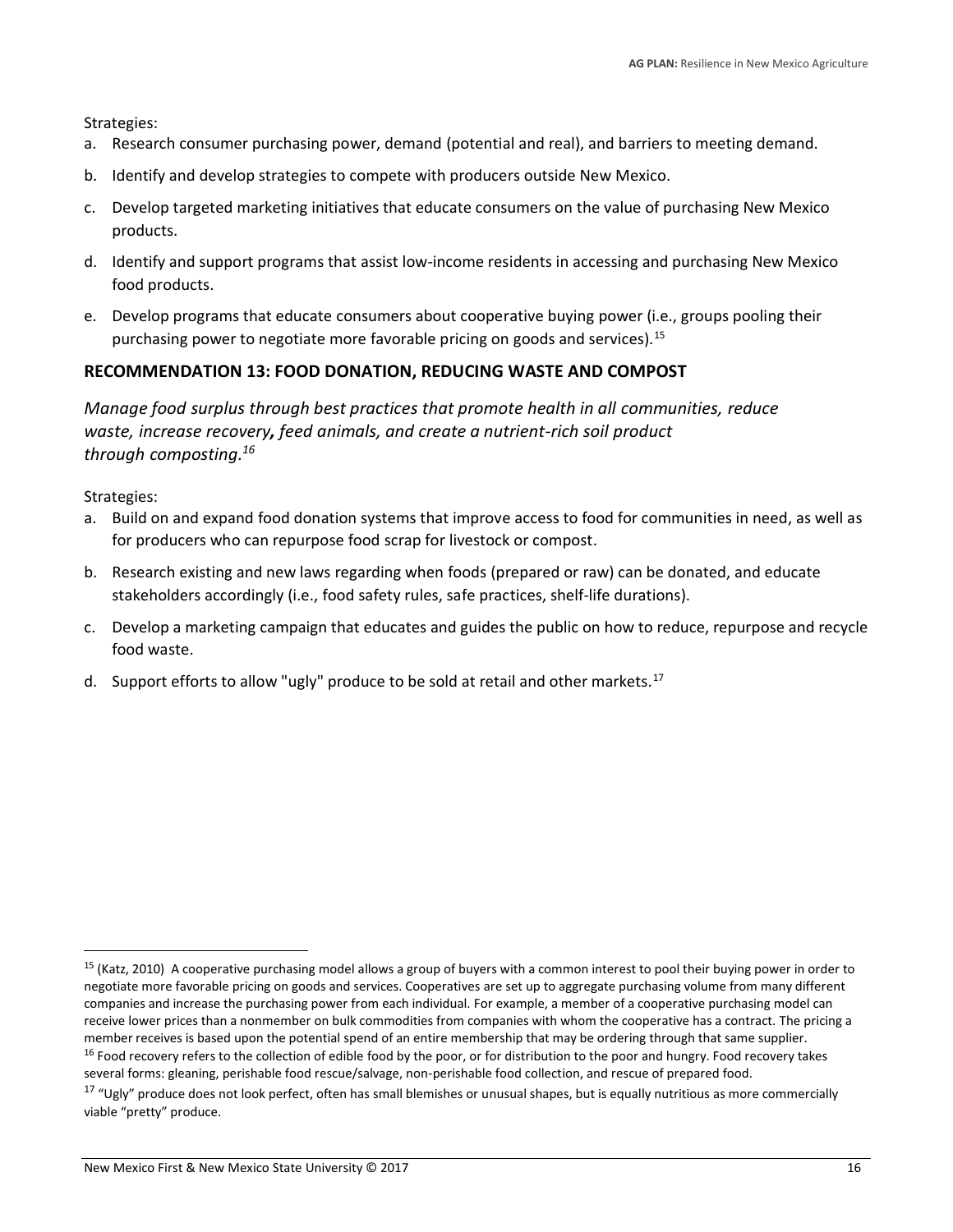### <span id="page-16-0"></span>Agricultural Economic Viability

### <span id="page-16-1"></span>**Overview**

Agriculture production and food processing are important parts of New Mexico's economy, accounting for roughly 13 percent of the gross state product. Rural communities especially rely on agriculture as a major contributor to their local economies. The potential of agriculture as a career or employer in many rural areas is not yet fully tapped. Increasing public interest in value-added products also demonstrates possible opportunities for New Mexicans to find financial stability. All businesses face risk. Farmers and ranchers face added

uncertainty because they rarely know the sales price of their products before investing in upfront costs such as equipment, labor or land. Prices for agricultural products are generally beyond the growers' control; government, commercial resellers (i.e., big grocery chains) and other large players hold major influence over pricing. This complex system keeps growers as small players in a very large market, thus making them "price-takers."<sup>18</sup> Growers can get caught in a "price-cost squeeze" that prevents them from charging enough to make a profit.

The roles of government present both benefits and challenges. Agriculturists often rely on government policies and programs to fairly manage key production costs such as land, labor, and supplies so operations can still generate profits. However, when regulations and taxes are not properly vetted for their impact on agriculture, small and midsized farms and ranches are at risk.

### **VALUE-ADDED PRODUCTS**

In agriculture, value-added products are foods or beverages that underwent a physical change through processing (i.e., making peanuts into peanut butter or strawberries into jam).

Participants in the *Resilience in New Mexico Agriculture* regional meetings commented on a growing appreciation for and high degree of pride in valueadded foods made in New Mexico. Popular products include Tucumcari Mountain Cheese or locally produced craft beers and wines.

It is critical that consumers, policymakers and the public understand the unique challenges that farmers and ranchers face. Public opinion based on accurate information is detrimental to the direction of the agricultural economy. To make informed choices supporting the long-term economic well-being of farms and ranches, the public, tribal leaders, media and legislators need thorough data that provides education on New Mexico agriculture's current economic status and contributions.

### **A WORD ON IMMIGRATION**

l

Issues related to labor and immigration are vital to New Mexico's agricultural economy. Simply put, it is becoming more difficult to attract labor into agricultural sectors. The work is hard, the hours are long, and the pay, while increasing, is not always high. Modern agriculture requires a skilled and consistent labor pool. With New Mexico's location, a foreign labor pool can provide a necessary service to some agricultural operations*.*  Subsequently, the demands of farmers and ranchers for labor is running headlong into increasing pressures related to immigration reform. Task force members agree the state needs to take measures to assure that a

 $18$  While other competitive industries – such as hotel chains or jewelers – are also considered price-takers, unique economic forces inherent to agriculture make the cost of doing business unpredictable. By comparison, many technology firms are "price-makers" because they hold a monopoly and can set their own pricing.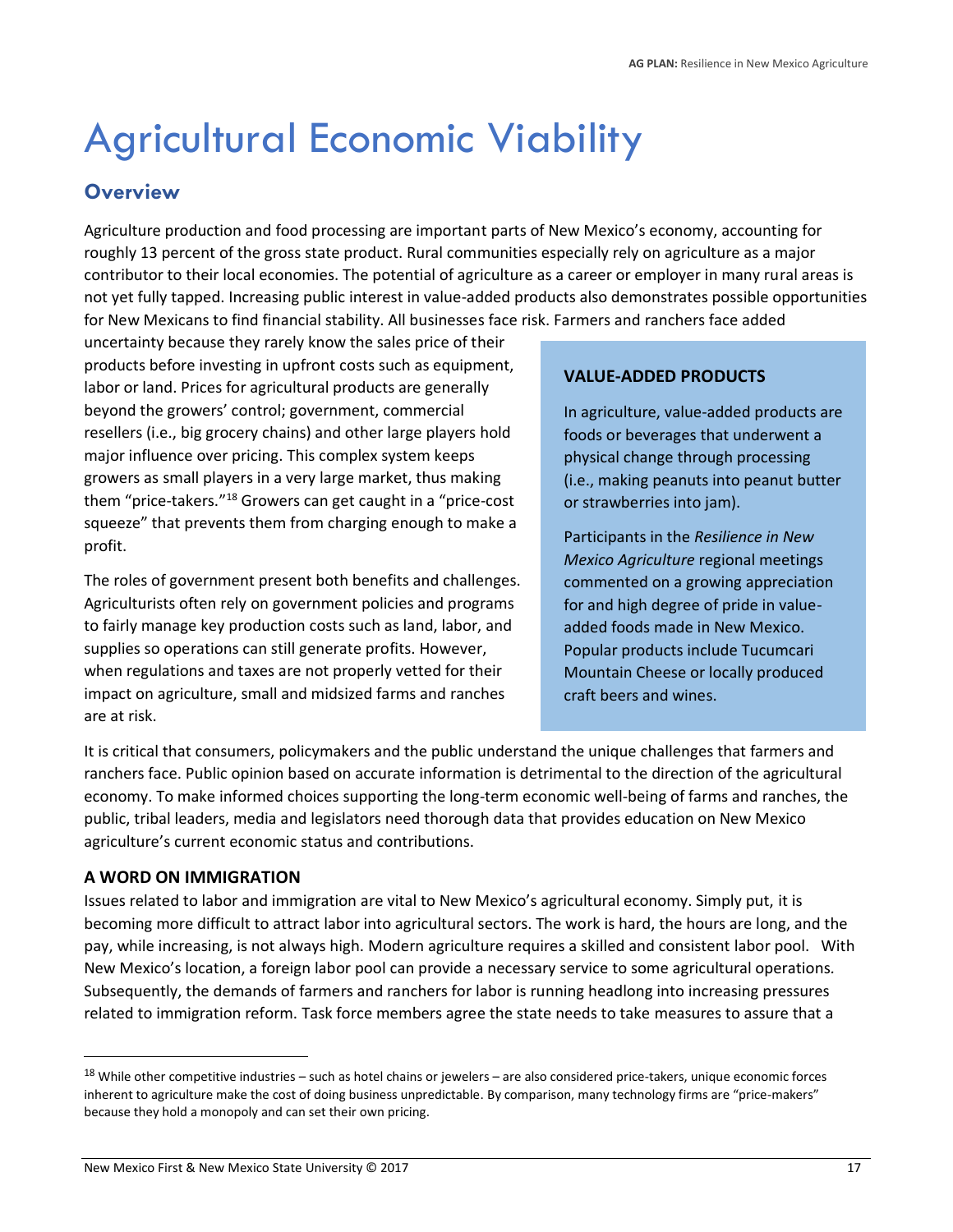readily available and legal workforce is available for the agricultural and food processing industry, while also ensuring border security. Farmers and ranchers need a clear, concise and consistently applied set of foreign labor regulations. All efforts should build on and honor existing work.

### <span id="page-17-0"></span>**Recommendations and Strategies**

### <span id="page-17-1"></span>**RECOMMENDATION 14: PUBLIC RELATIONS AND ECONOMIC IMPACT**

*Provide a trusted source of data for accurate financial information on New Mexico's farms and ranches and their contribution to the state. Deploy this information to facilitate informed debate among the public, policymakers, researchers, tribal leaders, and industry representatives regarding the stability of New Mexico farms and ranches and the provision of a safe, affordable and adequate food supply.* 

### **Strategies**

- a. Create an agricultural information clearinghouse that supports effective messaging strategies and accurate data dissemination to New Mexico consumers. Include information from multiple sources such as universities, government databases, marketing research firms and polling organizations.
- b. Develop and publish a "top ten list" of benefits that agriculture provides New Mexico. The list will reinforce the vital importance of agriculture, build public trust, and reflect agriculture's positive contributions to the state. The annual list should be supported by accurate, credible data and based on public input, including surveys and focus groups. It should be promoted by NMDA, NMSU Cooperative Extension Service, and other relevant organizations.
- c. Invest in multimedia messaging from a third-party group that explores benefits and topics identified in the top ten list. The messaging should present a fair picture of agriculture's contributions, counter misinformation, and encourage positive relationship building amongst all stakeholders impacted by and connected to agriculture.

### <span id="page-17-2"></span>**RECOMMENDATION 15: WORKER'S COMPENSATION AND INSURANCE**

*Develop information and projects that help farmers and ranchers cost-effectively meet new requirements to provide their employees with worker's compensation insurance.*

- a. Support and contribute to establishing a self-insurance pool for the agriculture industry. Fund necessary feasibility studies to identify pool options.
- b. Request clarification from the New Mexico Workers' Compensation Administration on the application of workers' compensation regulations to the agriculture industry. Specifically, for the following questions:
	- i. Whether a worker is an employee or an independent contractor?
	- ii. How workers' compensation rules apply to absentee owners, and whether these owners may be held liable in a workers' compensation suit?
	- iii. How to determine which farmer is liable for injuries or exacerbation of old injuries suffered by employees who rotate working on neighboring farms?
	- iv. In case of an injury to subcontracted farmworkers, who is at fault the contractor or landowners?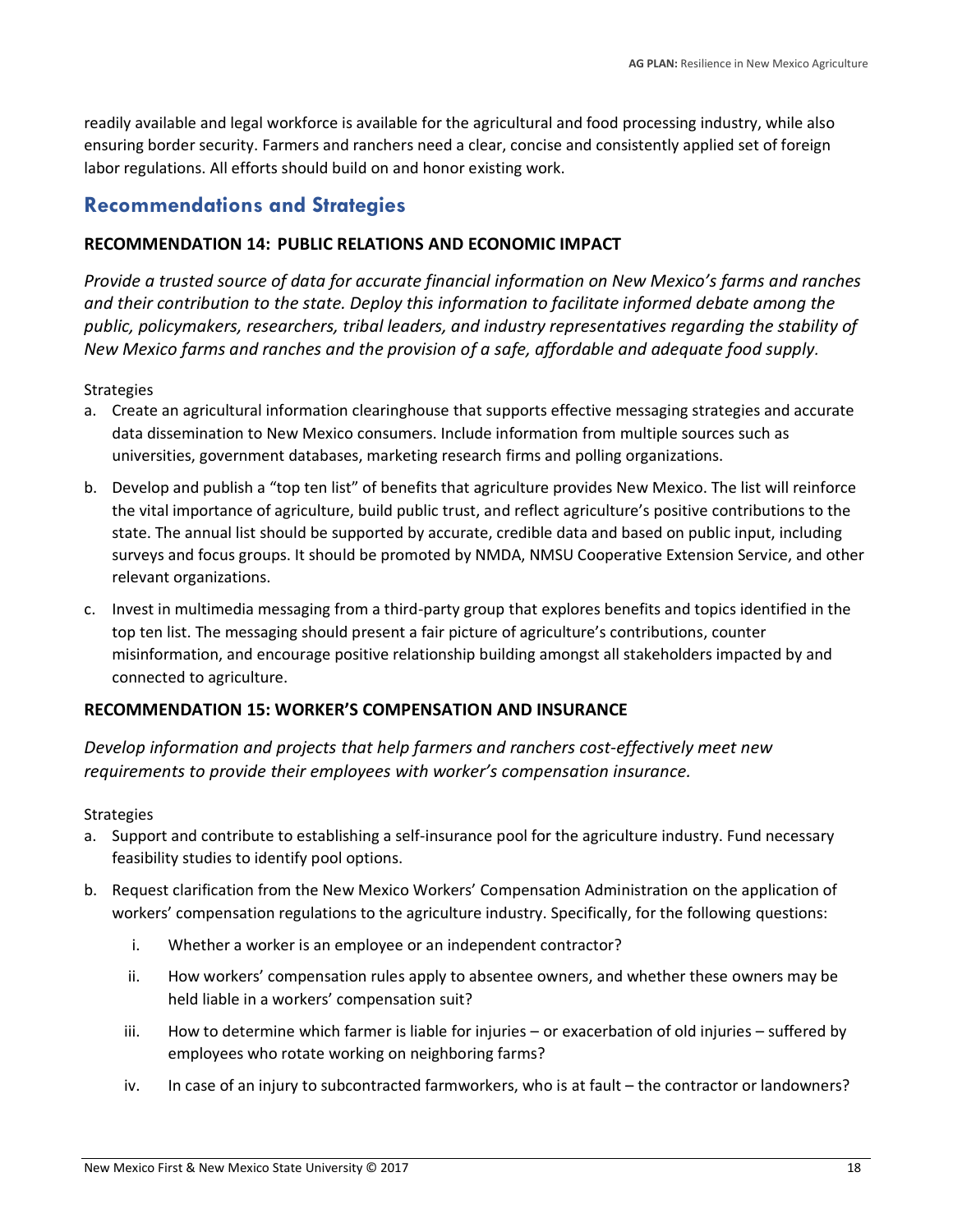- v. For how many months would an employer pay for a worker's compensation claim?
- vi. Family members and friends often help out on the farm or ranch, and may or may not be compensated financially. Are the considered employees who must be covered by workers' compensation?
- c. Help producers comply with worker's compensation regulations by providing training on the following:
	- i. Documentation, reporting, process compliance and claim management
	- ii. Staying informed on program changes
	- iii. Managing employees' return to work after an injury

### <span id="page-18-0"></span>**RECOMMENDATION 16: AGRICULTURAL LEASES AND LENDING**

*Support cost-effective land leasing and lending by helping farmers and ranchers better understand the legal and regulatory issues surrounding these matters.* 

### **WORKER'S COMP IN NEW MEXICO AGRICULTURE**

Due to a recent New Mexico Supreme Court decision, agriculture operations are no longer exempt from maintaining worker's compensation for employees. Some farmers and ranchers may need programs to help manage the new requirements accurately and costeffectively.

- a. Create a program to provide information on agricultural credit and leases. The program should have an online presence and would address the following:
	- i. Land prices
	- ii. Lessors and lessees (including matching programs)
	- iii. Legal issues
	- iv. Resource directory with contact information for subject matter experts, land-use lawyers, etc.
	- v. Tribal leases including explanations of sovereignty legal issues, federal agency contact information, testimonials from those with tribal lease experiences, and definitions of leasing terms
	- vi. Grants and government programs for young farmers
	- vii. Mentorship programs
	- viii. Variables for leasing on federal lands
	- ix. Current events (including shifts in federal regulations)
- b. Protect current agriculture lending programs, including the Farm Credit system, to ensure farmers and ranchers have affordable, consistent lending options that will allow agriculture to stay viable in New Mexico.
- c. Encourage federal grantors to streamline agricultural grant application and awarding systems. A more userfriendly approach to federal agricultural grants will allow farmers and ranchers to save time and money when applying for funds they need for their operation.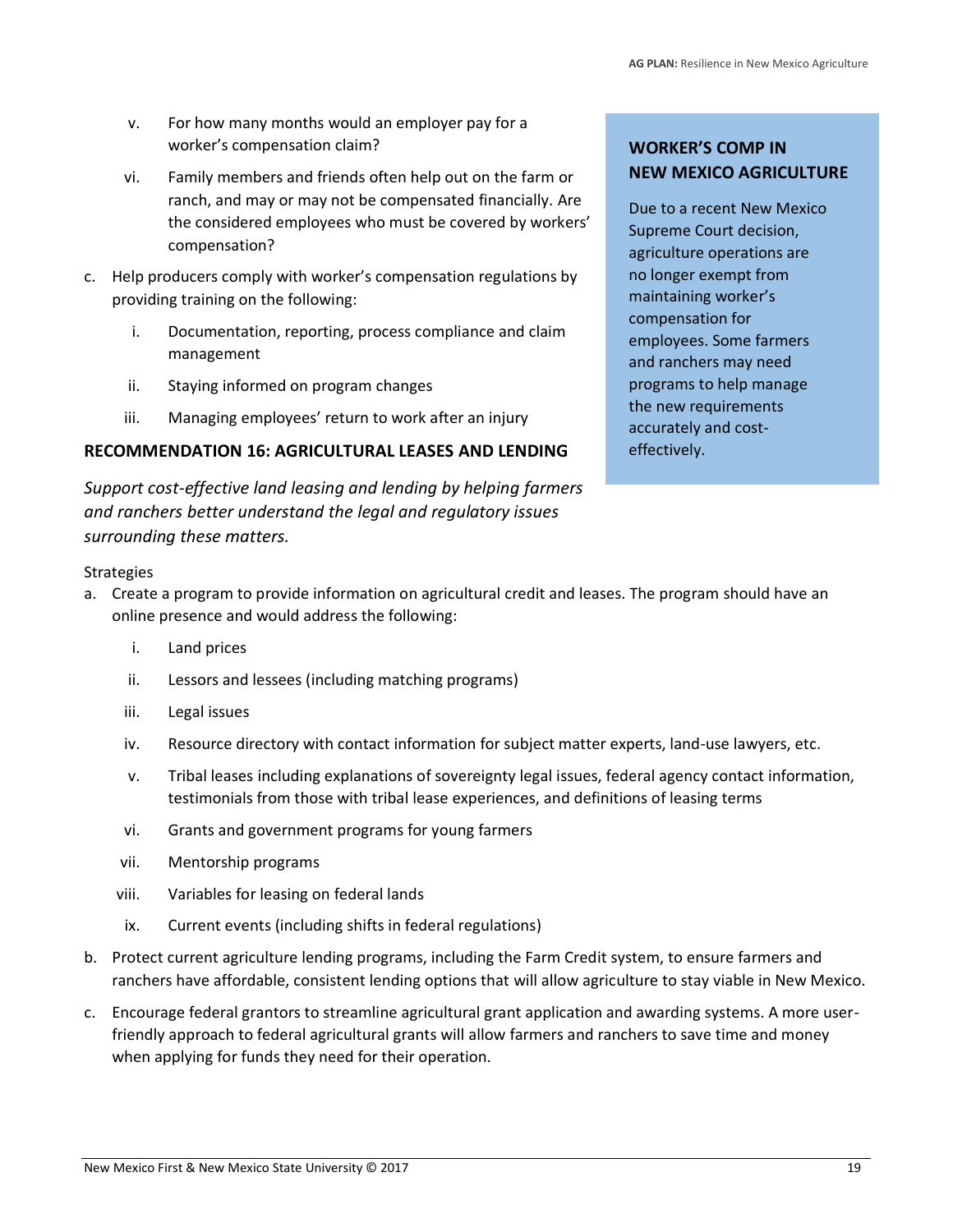- d. Encourage programs that help tribal members establish collateral to qualify for loans. Many tribal farmers and ranchers have difficulty securing agricultural loans because they cannot use tribal lands or equipment located on tribal lands as collateral.
- e. Provide lending institutions clarity regarding their legal and regulatory limits for tribal lending. Often lending institutions lack legal authority to help tribal farmers and ranchers obtain agricultural loans.

### <span id="page-19-0"></span>**RECOMMENDATION 17: TAX REGULATIONS IMPACTING AGRICULTURE**

*Protect existing tax exemptions for agriculture and enact others that fairly keep food costs low while protecting producers' ability to maintain their businesses.*

- a. Encourage data collection showing the consequences of proposed changes in tax policy, tax practice and imposed taxes on agriculture.
- b. Support studies and tax analysis assessing whether agriculture is more vulnerable to harm compared to other industries and, if so, potential solutions.
- c. Provide policymakers and the public clear data that demonstrates how existing tax exemptions minimize the cost of food for consumers and protect producers' ability to maintain their businesses**.**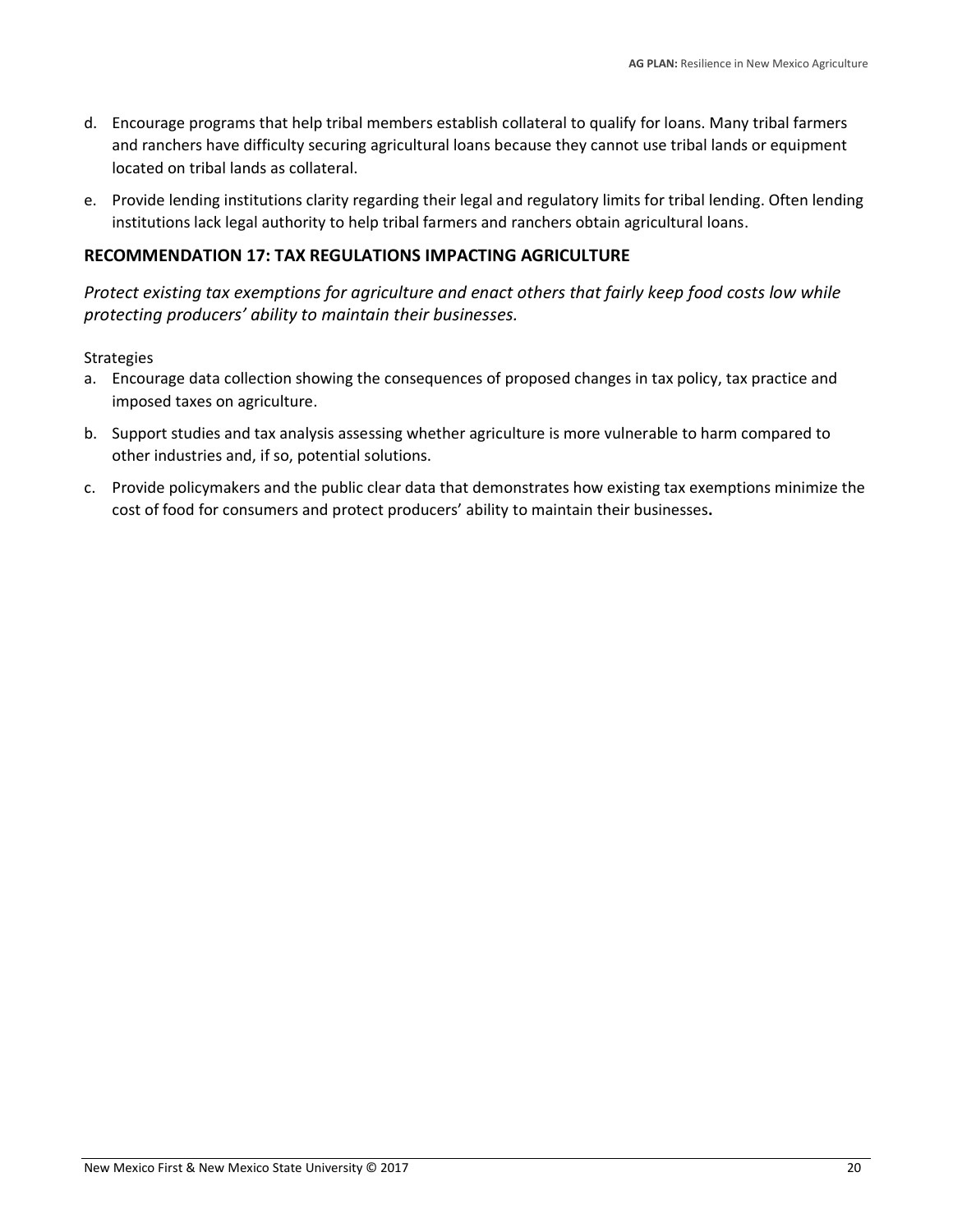### <span id="page-20-0"></span>Conclusion

New Mexico carries an agricultural history that is both unique and integral to its identity. Symbols of this heritage are marked in the land itself through acequias, centuries-old petroglyphs left by Spanish sheepherders, and the ancient and annual harvest of the "three sisters" crops of beans, corn and squash. In the present, many continue to ranch and farm to make a living, feed communities, and sustain a legacy of land stewardship and family bonds.

Agriculture remains both an economic mainstay of rural areas, as well as an investment opportunity for increased state revenue and innovation. However, farming and ranching faces unique challenges in our state. Declining water availability, soil erosion, competing industries and the rising demands of urban communities all require attention and long-term planning. Without action, the knowledge, history and economic contributions of farmers and ranchers could be severely diminished.

As urban populations continue to grow, more of the public has lost touch with the spaces where agriculture thrives. Policymakers and the public may not always recognize the economic and environmental challenges farmers and ranchers face. It is therefore more important than ever to increase education and subsequent action regarding agriculture. Ultimately, it is the hope of all participants in the *Resilience of New Mexico Agriculture* project that readers of this plan will take away an understanding of the impact of farms and ranches on all our lives, and invest in their wellbeing for generations to come.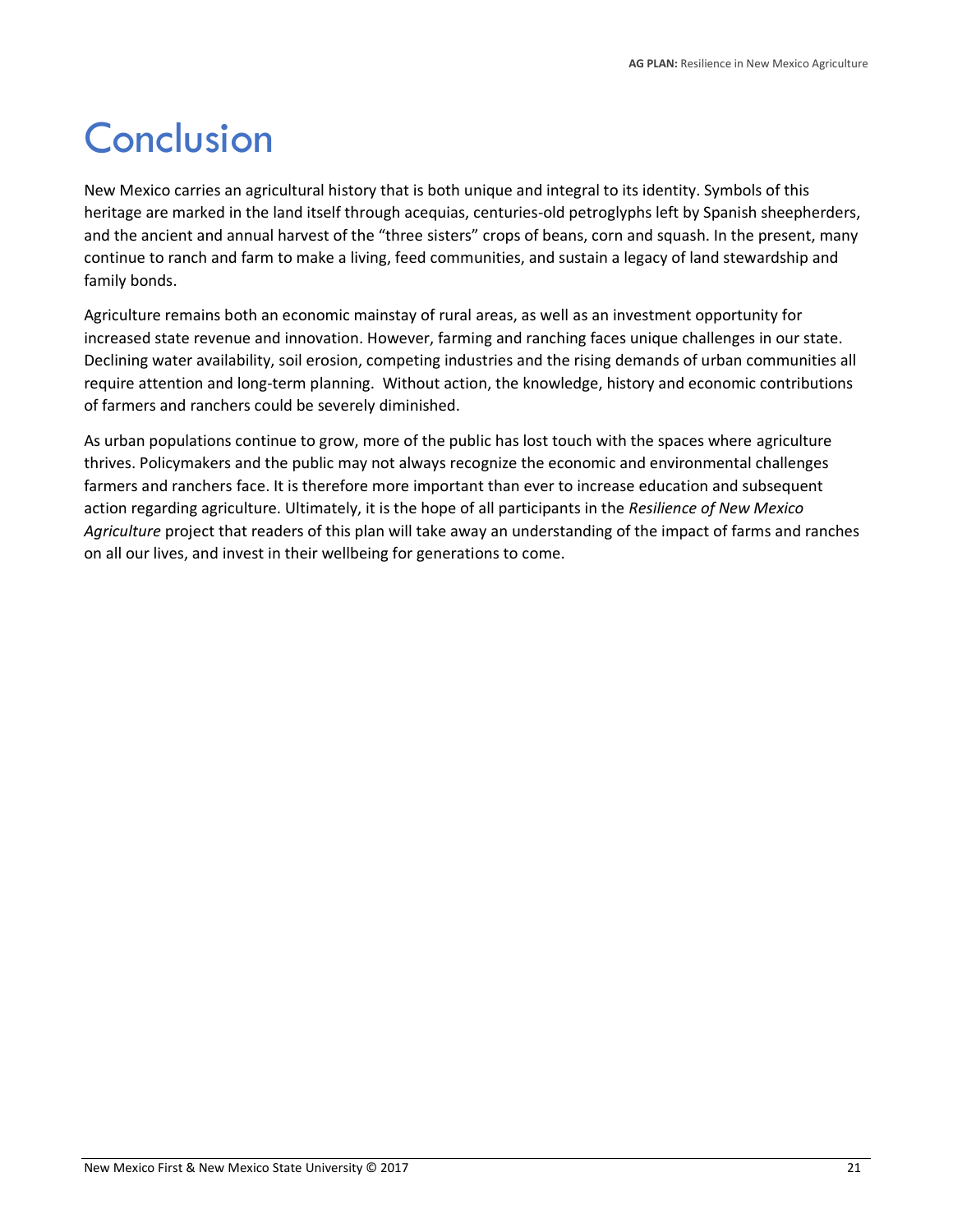### <span id="page-21-0"></span>Appendices

### <span id="page-21-1"></span>**Appendix A: Next Generation of Farmers and Ranchers**

### <span id="page-21-2"></span>**BEGINNING FARMER AND RANCHER CENTER MODELS**

- 1. The [Iowa State University Beginning Farmer Center](http://www.extension.iastate.edu/bfc/) provides a variety of programs including:
	- An ag link program that links beginning farmers with older farmers desiring to transition their farms to the next generation
	- Conducts succession planning/transition seminars for retiring landowners
	- Provides financial/business planning services for BFRs
	- Targeted research on farm business succession planning
	- Provides educational materials to BFRs/links them with relevant financial/technical assistance programs
- 2. The [Virginia Beginning Farmer and Rancher Coalition Program](https://www.vabeginningfarmer.alce.vt.edu/) at Virginia Tech seeks to improve opportunities for BFRs and sustain viable agricultural operations and communities in Virginia. Activities include:
	- Partnerships between: cooperative extension, university, non-profit, governmental, and community organizations
	- Providing whole farm planning resources
	- Education programs for BFRs
	- Facilitating a farmer-to-farmer mentorship program

### <span id="page-21-3"></span>**AGRICULTURAL APPRENTICESHIP AND MENTORSHIP PROGRAM MODELS**

- 1. The Minnesota PIPELINE Project (Private Investment, Public Education, Labor and Industry Experience Project) was established to develop industry-based, employer-driven, dual-training programs in four, highgrowth industry sectors, including agriculture. The Minnesota Department of Labor and Industry (DLI) initially convened Industry Councils to develop occupational competency standards for high-demand occupations in the agriculture sector with the goal of providing guidelines for employers to develop registered apprenticeship programs. The state also provides grants to employers to further develop the training programs based on the relevant industry guidelines.<sup>19</sup>
- 2. The Dairy Grazing Apprenticeship is the first accredited apprenticeship for farming in the nation. DGA combines work-based training with related instruction for the federally recognized occupation of "Dairy Grazier" (farmer who uses managed grazing).<sup>20</sup>
- 3. The University of California Santa Cruz offers the Apprenticeship in Ecological Horticulture, which provides training in the concepts and practices of organic gardening and small-scale farming. This full-time program is held at the Center's 30-acre CASFS/UCSC Farm and 3-acre Alan Chadwick Garden on the UCSC campus. The Apprenticeship training program offers 300 hours of classroom instruction and 700 hours of in-field training

<sup>19</sup> (Minnesota Department of Labor and Industry, n.d.)

<sup>20</sup> (Dairy Grazing Association, n.d.)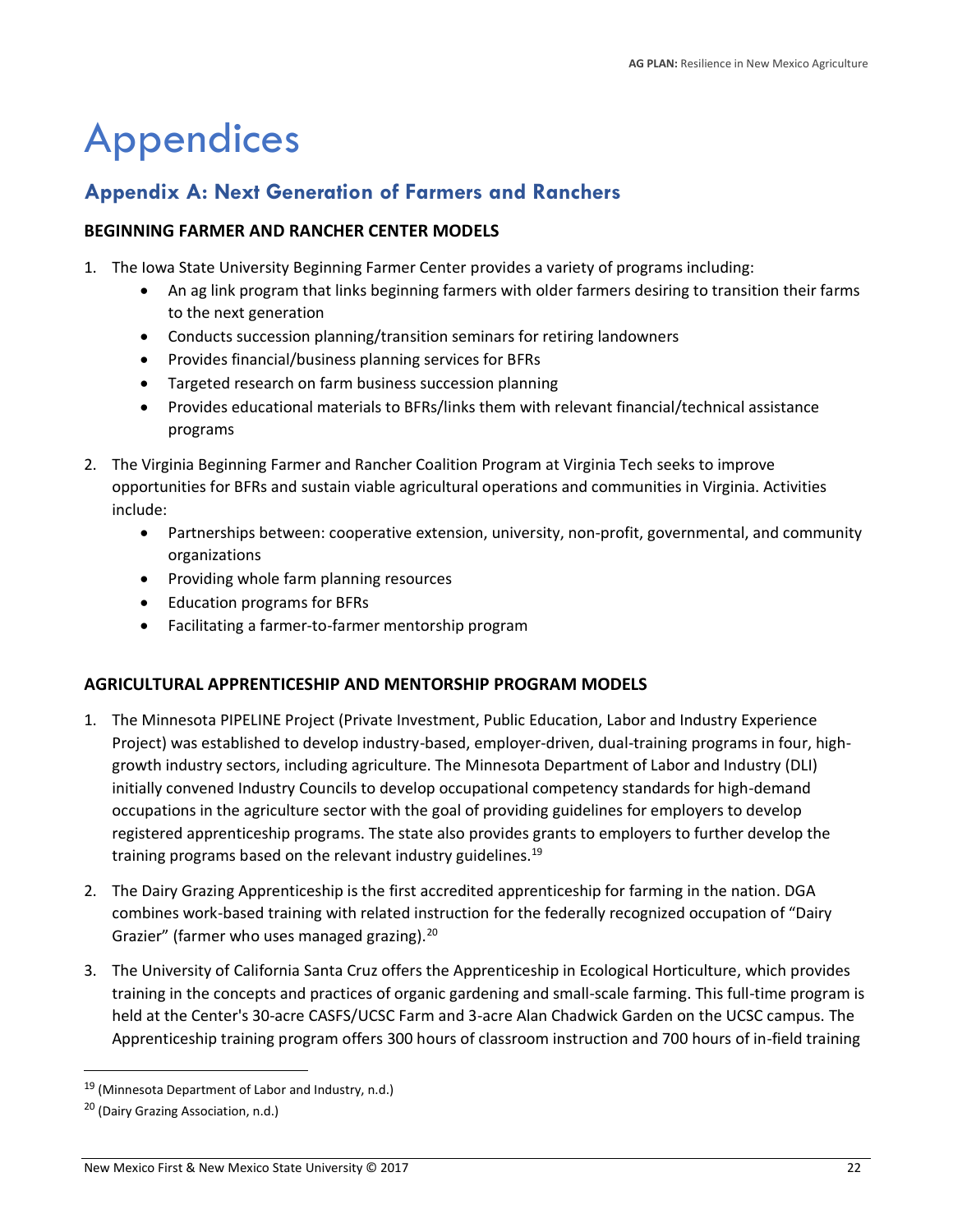and hands-on experience in the greenhouses, gardens, orchards, and fields.<sup>21</sup>

#### <span id="page-22-0"></span>**AGRICULTURAL INCUBATOR PROGRAM MODELS**

- 1. Desert Forge Foundation provides training and meaningful employment to fellow veterans on three working farms in the Atrisco area of Albuquerque, New Mexico. The program teaches veterans the fundamentals of agriculture and business development.<sup>22</sup>
- 2. Cultivating Bernalillo County 'Grow the Growers' Farm Training and Business Incubator Program is funded by a combination of county mill-levy monies and private grants. The program is a workforce development, jobskills training, and business incubation initiative to support and develop economically-viable, professional food growers in Bernalillo County. The program is a new initiative that will integrate the existing land and water resources of Bernalillo County's agricultural open space properties with the agricultural education and research expertise of the NMSU-Bernalillo County Cooperative Extension Service. Extension leads programmatic efforts to educate, train, incubate and accelerate the success of next-generation farmers in Bernalillo County. The County provides financial (via a 15-year mill levy) and logistical support to ensure program viability and additional public and private partners have assisted the County and the Extension Service with planning and implementation of the program during its pilot (2017) year.<sup>23</sup>

### <span id="page-22-1"></span>**AGRICULTURAL TOOLKIT AND TRAINING PROGRAM MODELS**

- 1. New York State's Agricultural and Farmland Protection Program, which provides planning and implementation grants to counties and municipalities to develop local agriculture viability strategies. $^{24}$
- 2. King County, Washington's Agriculture Program brings together the county's efforts to preserve prime agricultural soils with efforts to protect water resources and ensure the continuing vitality of agriculture in the region. The program provides financial support to enhance market access for producers and install conservation practices, connects beginning farmers with landowners, and coordinate farmland protection programs. Programs are implemented through a county-led Agriculture Commission.<sup>25</sup>
- 3. Hawaii County also implemented a county based Agriculture Program providing facilitative leadership to both the public and private sectors to support the sustainable development of agriculture, forestry, aquaculture, and other natural resources. Activities include financial support and coordination of agricultural research, education, and marketing programs; data collection, compilation and dissemination to County policymakers and other interested parties; management of collaborative research and development projects; advocacy for local farmers and commodity groups at State and Federal levels.<sup>26</sup>
- 4. The New Mexico Energy Minerals and Natural Resources Department, Forestry Division worked with a group of stakeholders (the NM Community Forest Planning Group) to develop a community forest toolkit to help

 $\overline{\phantom{0}}$ 

<sup>21</sup> (University of Santa Cruz, 2017)

<sup>22</sup> (Desert Forge Foundation, n.d.)

<sup>23</sup> (Bernalillo County, n.d.)

<sup>&</sup>lt;sup>24</sup> (New York State, n.d.)

 $25$  (King County, n.d.)

<sup>&</sup>lt;sup>26</sup> (County of Hawaii, 2012)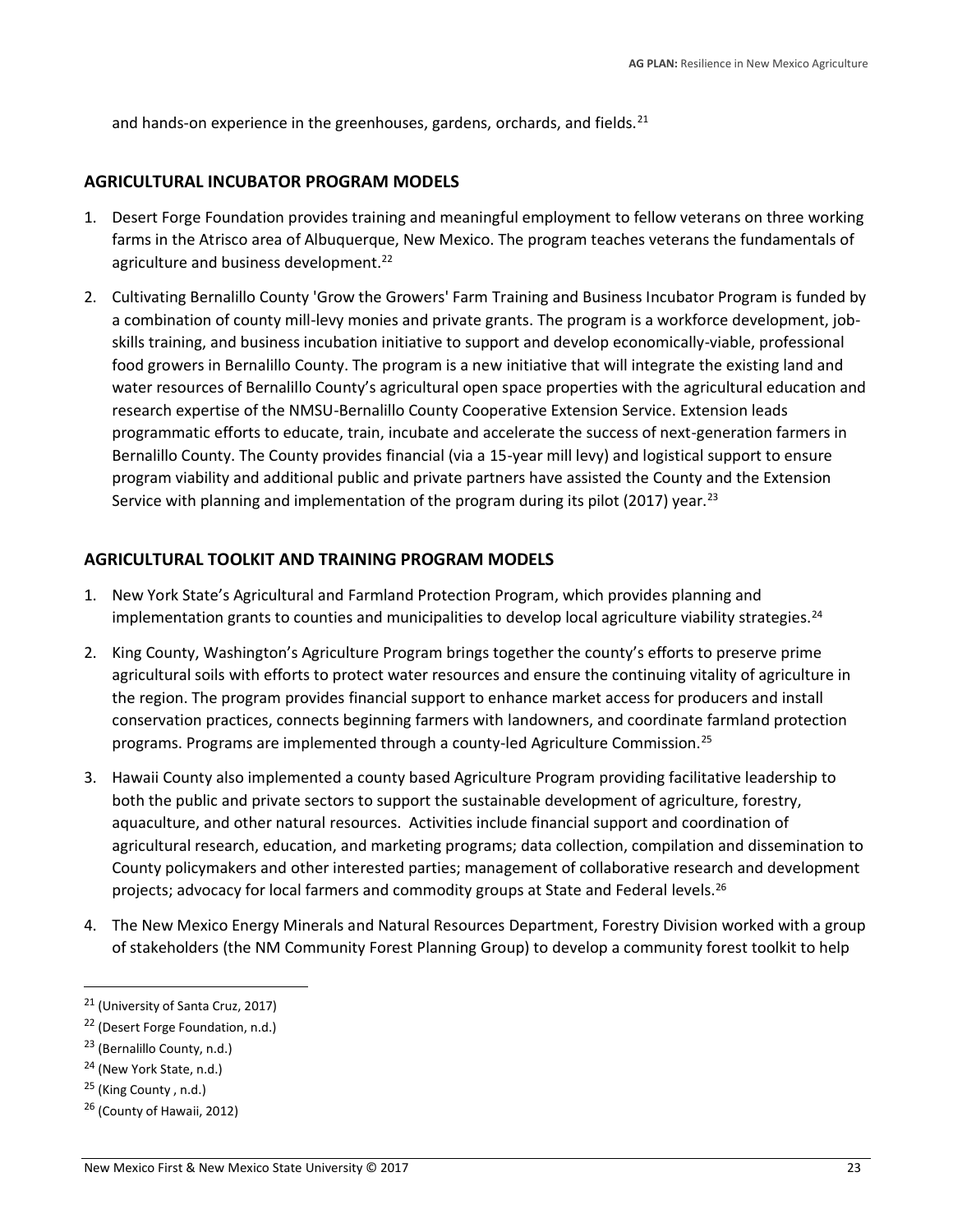local leaders "rethink the importance of trees and how to maximize tree benefits to make your community better." The guide provides an overview of ecosystem/public benefits of urban forests and action items to promote urban forest development. 27

### <span id="page-23-0"></span>**AGRICULTURAL DISTRICT PROGRAMS**

Agricultural District Programs allow owners of farm and ranch land to form special areas where commercial agriculture is encouraged and protected; programs are authorized by state law but often implemented at the local level. For example, local governments may be required to review and approve landowner applications. Enrollment is voluntary and participating districts receive a package of benefits, which varies state to state. Agricultural district programs benefit examples include:

- 1. Limiting non-farm development
- 2. Limiting use of eminent domain/annexation
- 3. Financial assistance for soil/water conservation
- 4. Property tax credits
- 5. Required mediations of land use disputes
- 6. Tax incentives for investors, etc. $28$

One example of an agricultural district program is the Wisconsin Agricultural Enterprise Area Program. Under this program, local communities voluntarily pursue a designation of an "agricultural enterprise area" by submitting petition to the state department of ag. Once enrolled, eligible landowners in that AEA may sign a farmland preservation agreement with the state and claim a farmland preservation tax credit and triggers additional protections and assistance with economic development.<sup>29</sup>

### <span id="page-23-1"></span>**STATE SUCCESSION AND PLANNING SERVICES**

Options for succession and planning services include:

- 1. A state succession planning program such as the Vermont Farm and Forest Viability Program.<sup>30</sup>
- 2. A succession planning program led through Cooperative Extension such as Purdue University's Extension Succession Planning Team.<sup>31</sup>
- 3. A land trust-led succession programing such as programs highlighted by the Land Trust Alliance.<sup>32</sup>

<sup>28</sup> (Farmland Information Center, 2016)

 $\overline{\phantom{0}}$ 

<sup>27</sup> (New Mexico Energy Minerals and Natural Resources Division )

<sup>&</sup>lt;sup>29</sup> (State of Wisconsin)

<sup>30</sup> (Vermont Housing and Conservation Board, 2014)

<sup>31</sup> (Purdue Extension, 2016)

<sup>32</sup> (Hamilton, 2013)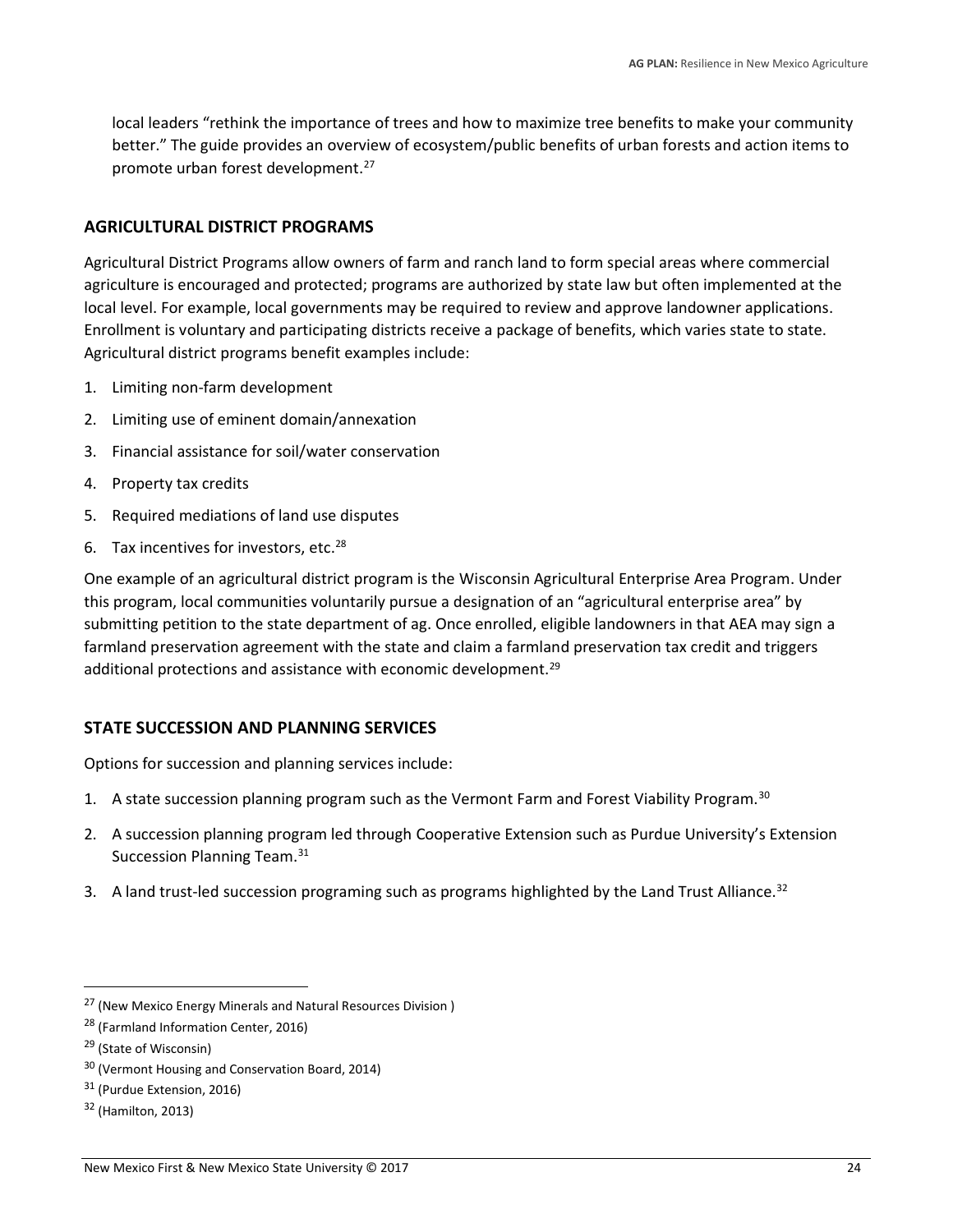### <span id="page-24-0"></span>**AGGIE BONDS**

Oregon has developed a one page summary about the benefits of an aggie bond program- including the support it would provide small and beginning farmers in the acquisition of agricultural land, agricultural improvements, and depreciable agricultural property, including livestock, seed and equipment.<sup>33</sup> Iowa and Oregon both have authorizing statutes for aggie bonds. Common characteristics of these aggie bond programs include:

- 1. The Federal Tax Code, which allows privately-owned public purpose projects to take advantage of the taxexempt financing through the sale of Private Activity Bonds (PAB). The IRS allows a portion of these bonds to be used to help beginning farmers purchase land and equipment (25%).
- 2. The state sells bonds to a private lender in the amount of the lender's loan to a new or beginning farmer. The interest on the bond is tax-exempt, thus offsetting the lower interest rate charged on the land. The lender avoids paying income taxes on interest the lender receives from the borrower.
- 3. States do not provide a repayment guarantee; the lender assumes all credit risks, and the borrower is solely responsible for repaying the bond. Most entities that are in the business of making agricultural loans are eligible.<sup>34</sup>

In New Mexico, legislation would direct the state's Department of Finance and Administration (which manages the PAB program) to set-aside a portion of the state's PAB allocation (\$302,825,000 for 2016) for beginning/firsttime farmers. Funding currently goes to housing or "other."

#### <span id="page-24-1"></span>**AGRICULTURE BUSINESS AND FINANCIAL PLANNING SERVICES**

Agricultural business and financial planning services commonly follow either a university or state-led model. Below are examples of each model.

**University-Led Model:** The Beginning Farmer Center at Iowa State University provides an eight-week Growing Iowa Farmers program to help farmers develop their business strategy for their farming operation. Colorado State University's Colorado Building Farmers program offers similar business planning services.<sup>35</sup>

**State-Led Model:** Maine Farms for the Future Program is a competitive grant program that provides selected farms with business planning assistance and investment support; farmers can research ideas for change on their farm and work with a certified business counselor to write an investment grade business plan.<sup>36</sup>

### <span id="page-24-2"></span>**AGRICULTURAL COMPETITIVE SMALL GRANTS PROGRAMS**

Texas Young Farmer Grant provides financial assistance in the form of dollar-to-dollar matching grant funds to young agricultural producers that are engaged or will be engaged in creating or expanding an agricultural business in Texas.<sup>37</sup>

l

<sup>33 (</sup>Friends of Family Farmers)

<sup>34</sup> (Iowa State Legislature) (Oregon Legislative Assembly , 2013)

<sup>35</sup> (Iowa State University Extension and Outreach) (Colorado State University Extension, 2017)

<sup>36</sup> (Maine.gov, 2013)

<sup>37</sup> (Texas Department of Agriculture, 2017)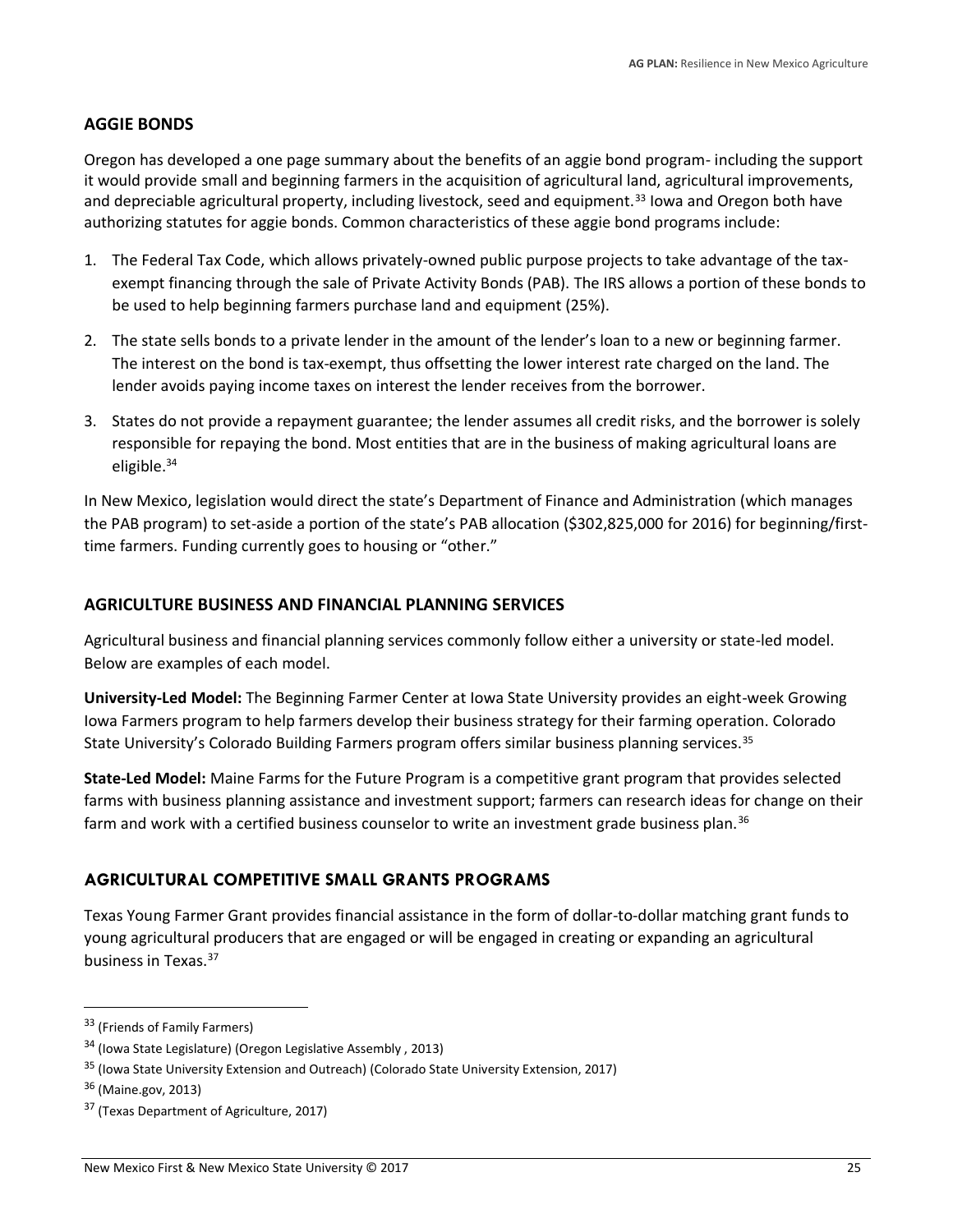The Matching Enterprise Grants for Agriculture Program assists farmers who have been in business for at least one year, but no more than five, acquire equipment and other non-land assets or make infrastructure improvements. Matching funds of up to \$10,000 are available for farm improvement strategies after individual business reviews provided by the department. Business assistance is an additional program benefit.<sup>38</sup>

### <span id="page-25-0"></span>**STUDENT LOAN REPAYMENT PROGRAM**

Several states including New York offer student loan repayment programs for beginning farmers and ranchers who agree to operate a farm/ranch in their state for a given time period. Wisconsin also recently introduced legislation to establish such a program.<sup>39</sup>

The Montana House of Representatives passed a bill establishing the Montana Farmer Loan Repayment Assistance Program. The program will repay up to 50% of the total amount of outstanding education loans for recent college graduates that commit to operate a Montana farm for at least five years. The program would give preference to those with the greatest financial need, who own or are working towards ownership, members of groups that are underrepresented in farming, and those who operate farms that employ sustainable best practices for farming as identified by USDA.<sup>40</sup>

New Mexico Department of Higher Education currently provides a number of loan repayment/service based repayment programs for health professionals, teachers or lawyers. A New Mexico program could be designed to encourage recent graduates to begin full-time farm/ranch operations in the state, and could encourage people to move to rural areas.

l

<sup>38</sup> (Commonwealth of Massachussetts , 2017)

<sup>39</sup> (New York State, n.d.) (Wisonsin State Legislature, 2016)

<sup>40</sup> (Montana Legislature, 2017)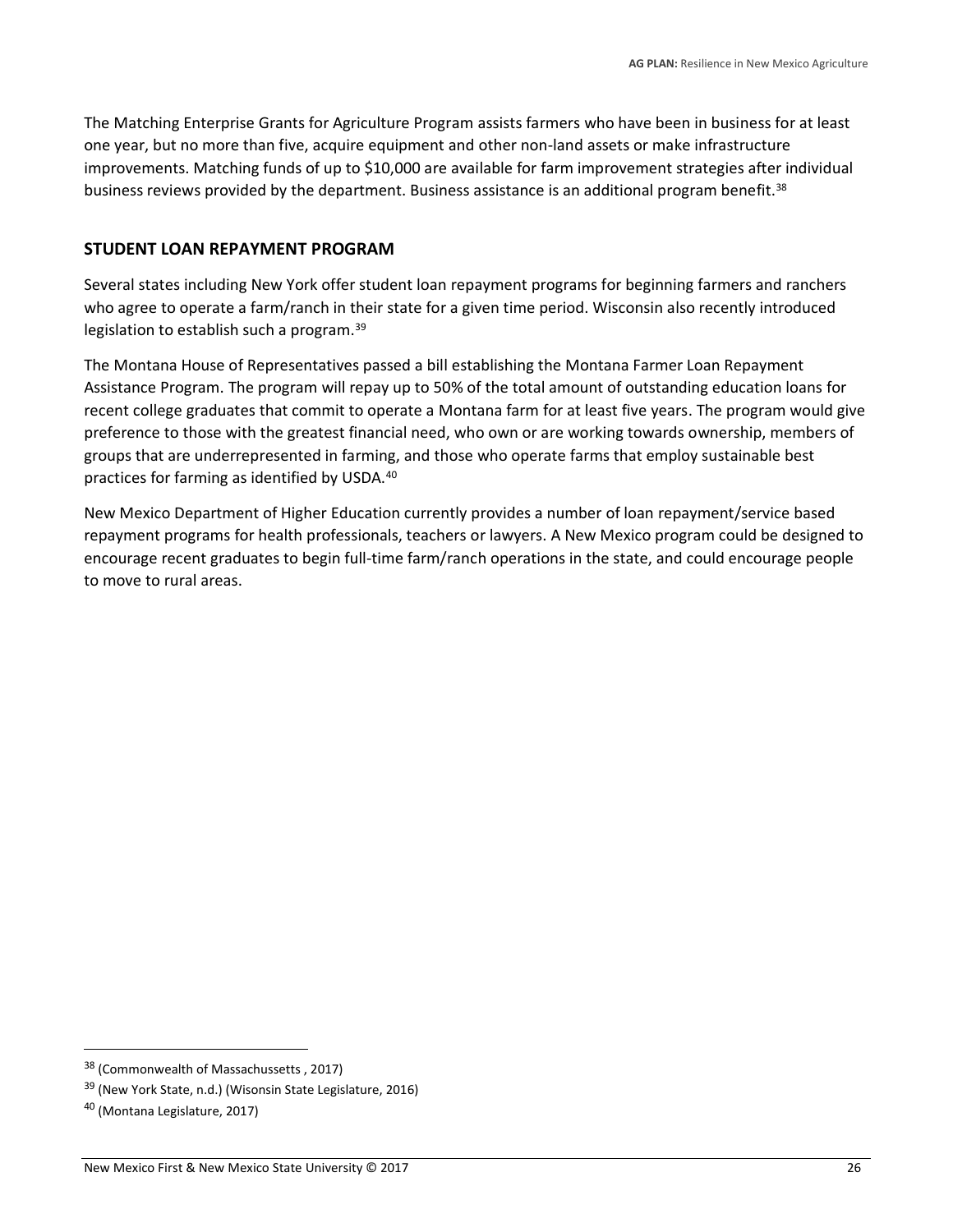### <span id="page-26-0"></span>**Appendix B: Task Force Members**

| <b>Name</b>  |                   | <b>Affiliation</b>                        |
|--------------|-------------------|-------------------------------------------|
| Lesli        | Allison           | <b>Western Landowners Alliance</b>        |
| Gene         | Baca              | <b>Bueno Foods</b>                        |
| Heather      | <b>Balas</b>      | <b>New Mexico First</b>                   |
| Jeremiah     | Baumgartel        | New Mexico Vine and Wine Society          |
| Sharon       | Berman            | New Mexico First, staff                   |
| Pamela       | Blackwell         | New Mexico First, staff                   |
| Don          | Blaney            | <b>NMSU Cooperative Extension Service</b> |
| Jon          | Boren             | NMSU Cooperative Extension Service, staff |
| Dino         | Cervantes         | <b>Cervantes Enterprises</b>              |
| Gerald       | Chacon            | Agricultura Cooperative Network           |
| Dina         | Chacon-Reitzel    | <b>NM Beef Council</b>                    |
| Caren        | Cowan             | <b>NMCG</b>                               |
| Tracy        | Drummond          | <b>NMCG</b>                               |
| Micaela      | Fischer           | Thornburg Foundation, staff               |
| Alex         | Funk              | <b>National Young Farmers Coalition</b>   |
| Maria        | Gallegos          | New Mexico Acequia Association            |
| Caleb        | Gustin            | <b>NM FFA</b>                             |
| <b>Bruce</b> | Hinrichs          | NMSU Cooperative Extension Service, staff |
| Bill         | Humphries         | Rancher                                   |
| David        | Kraenzel          | NMSU Cooperative Extension Service, staff |
| Jedrek       | Lamb              | Agricultura Cooperative Network           |
| Ed           | Lucero            | U.S. Bureau of Indian Affairs             |
| Julie        | Maitland          | New Mexico Department of Agriculture      |
| Molly        | <b>Manzanares</b> | <b>USDA Farm Service Agency</b>           |
| Denise       | Miller            | New Mexico Farmers Marketing Assn.        |
| Jonas        | Moya              | NMSU Cooperative Extension Service, staff |
| Gilbert      | Naranjo           | Santa Clara Pueblo Agriculture Program    |
| Allan        | Oliver            | Thornburg Foundation, staff               |
| Michael      | Patrick           | NMSU Cooperative Extension Service, staff |
| Maurice      | Portillo          | <b>USDA Farm Service Agency</b>           |
| Kelsey       | Rader             | New Mexico First, staff                   |
| Zach         | Riley             | New Mexico Farm & Livestock Bureau        |
| John         | Romero            | Laguna & Isleta Pueblos Rancher           |
| Pam          | Roy               | Farm to Table NM                          |
| Tom          | Sidwell           | Rancher                                   |
| Chad         | Smith             | New Mexico Farm & Livestock Bureau        |
| Shacey       | Sullivan          | Farm Credit of NM                         |
| John         | Sweetser          | Farmer                                    |
| <b>Brent</b> | Van Dyke          | <b>NMACD</b>                              |
| Sharon       | Wirth             | U.S. Bureau of Reclamation                |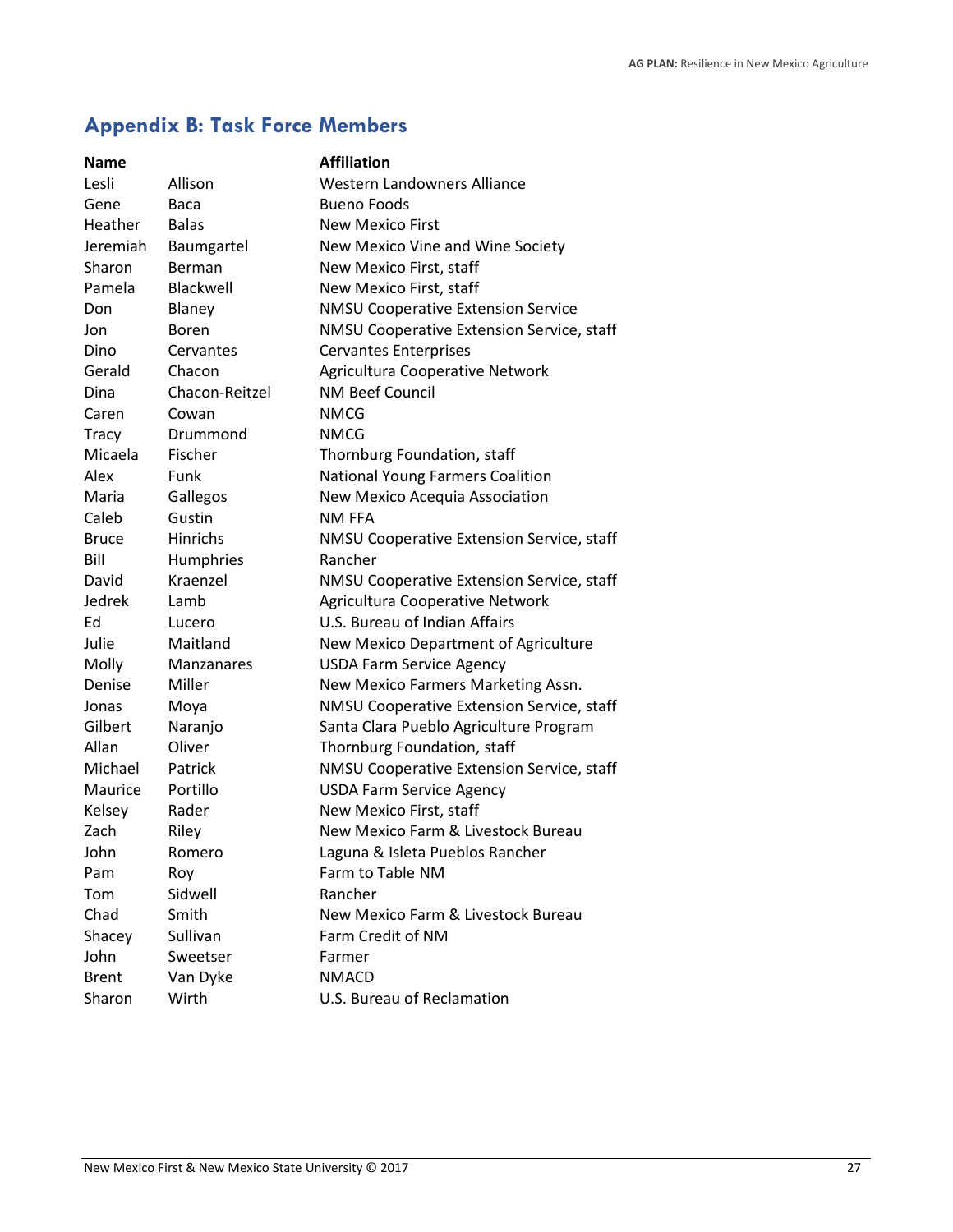### <span id="page-27-0"></span>**SPECIAL THANKS**

Aiko Allen, Department of Health Dave Nezzie, Office of Sen. Heinrich Elizabeth Reitzel, Office of Rep. Lujan-Grisham